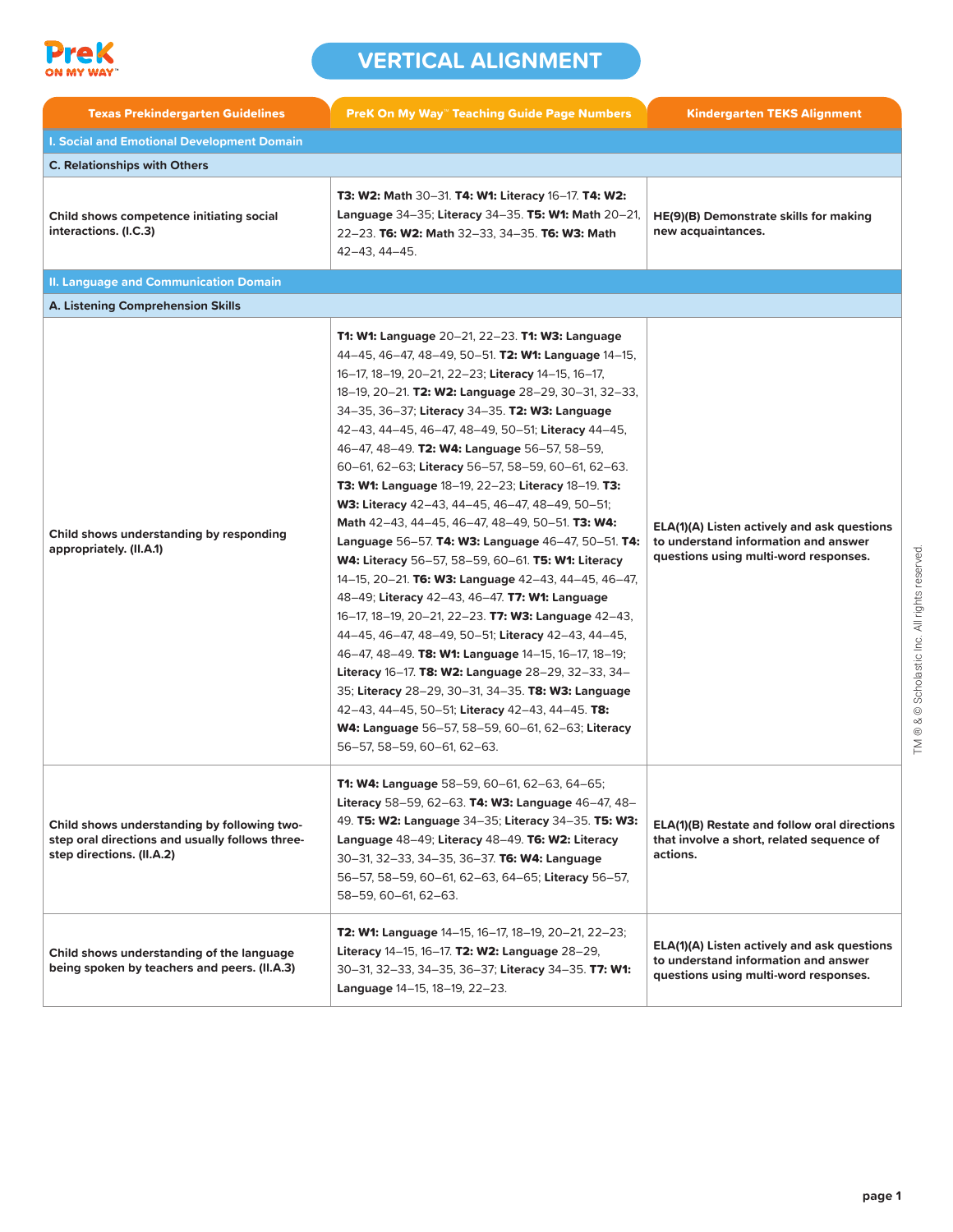

| <b>Texas Prekindergarten Guidelines</b>                                                                            | <b>PreK On My Way" Teaching Guide Page Numbers</b>                                                                                                                                                                                                                                                                                                                                                                                                         | <b>Kindergarten TEKS Alignment</b>                                                                                                                  |
|--------------------------------------------------------------------------------------------------------------------|------------------------------------------------------------------------------------------------------------------------------------------------------------------------------------------------------------------------------------------------------------------------------------------------------------------------------------------------------------------------------------------------------------------------------------------------------------|-----------------------------------------------------------------------------------------------------------------------------------------------------|
| <b>B. Speaking (Conversation) Skills</b>                                                                           |                                                                                                                                                                                                                                                                                                                                                                                                                                                            |                                                                                                                                                     |
| Child is able to use language for different<br>purposes. (II.B.1)                                                  | <b>T2: W3: Language</b> 42–43, 44–45, 46–47, 48–49,<br>50-51. T3: W1: Language 14-15, 16-17, 18-19, 20-21,<br>22-23; Literacy 14-15, 16-17, 18-19, 20-21. T3: W2:<br>Language 36-37. T4: W1: Literacy 14-15, 16-17, 20-21.<br><b>T4: W2: Literacy</b> 28-29, 30-31, 36-37. <b>T8: W4: Math</b><br>64-65.                                                                                                                                                   | ELA(1)(C) Share information and ideas by<br>speaking audibly and clearly using the<br>conventions of language.                                      |
| Child engages in conversations in appropriate<br>ways. (II.B.2)                                                    | <b>T1: W1: Language</b> 14–15, 16–17, 18–19, 20–21, 22–23;<br>Literacy 14–15, 16–17, 18–19, 20–21. T1: W3: Math 42–<br>43, 44–45, 46–47, 48–49, 50–51. <b>T4: W3: Language</b><br>44–45; Literacy 44–45. T5: W2: Language 32–33,<br>34-35; Literacy 32-33. T5: W3: Language 46-47;<br>Literacy 46-47. T6: W2: Math 30-31, 32-33. T7: W1:<br>Language 22-23. T7: W3: Language 42-43, 44-45,<br>46-47, 48-49, 50-51, Literacy 42-43, 44-45, 46-47,<br>48-49. | <b>ELA(1)(E) Develop social communication</b><br>such as introducing himself/herself, using<br>common greetings, and expressing needs<br>and wants. |
| Child demonstrates knowledge of verbal<br>conversational rules. (II.B.4)                                           | <b>T3: W2: Language</b> 28–29, 30–31, 32–33, 34–35;<br>Literacy 28-29, 30-31, 32-33, 34-35. T4: W3:<br>Language 44–45, 46–47; Literacy 44–45. T6: W1:<br>Language 14-15, 16-17, 18-19, 20-21; Literacy 14-15,<br>16-17, 18-19. T6: W3: Literacy 42-43, 44-45, 46-47,<br>48-49, 50-51. T8: W4: Language 60-61, 62-63;<br>Literacy 60-61, 62-63.                                                                                                             | ELA(1)(D) Work collaboratively with<br>others by following agreed-upon rules for<br>discussion, including taking turns.                             |
| <b>C. Speech Production Skills</b>                                                                                 |                                                                                                                                                                                                                                                                                                                                                                                                                                                            |                                                                                                                                                     |
| Child's speech is understood by both the teacher<br>and other adults in the school. (II.C.1)                       | <b>T1: W3: Language</b> 42–43, 44–45, 46–47, 48–49, 50–<br>51. T6: W3: Language 42-43, 44-45, 46-47, 48-49,<br>50-51. T1: W3: Literacy 42-43, 44-45, 46-47, 48-49.<br>T6: W3: Literacy 42-43, 44-45, 48-49. T3: W2: Math<br>28-29, 30-31, 32-33, 34-35, 36-37. T5: W2: Math<br>28-29, 30-31, 32-33, 34-35.                                                                                                                                                 | ELA(1)(C) Share information and ideas by<br>speaking audibly and clearly using the<br>conventions of language.                                      |
| Child perceives differences between similar<br>sounding words. (II.C.2)                                            | T1: W4: Math 64-65. T5: W1: Language 14-15, 20-21;<br>Literacy 14-15, 20-21. T6: W2: Literacy 32-33, 34-35.<br><b>T7: W3: Literacy 42-43.</b>                                                                                                                                                                                                                                                                                                              |                                                                                                                                                     |
| Child investigates and demonstrates growing<br>understanding of the sounds and intonation of<br>language. (II.C.3) | T1: W4: Language 56-57; Literacy 56-57. T2: W4:<br>Language 56-57, 58-59. T3: W2: Language 30-31,<br>32-33, 34-35, 36-37. T4: W3: Language 42-43,<br>46-47. T5: W2: Language 36-37. T6: W2: Language<br>28-29, 30-31, 32-33, 34-35, 36-37; Literacy 28-29,<br>30-31, 34-35. T7: W2: Literacy 28-29, 30-31, 32-33,<br>34-35, 36-37. T7: W4: Language 56-57, 58-59,<br>60-61, 62-63; Literacy 56-57, 58-59, 60-61, 62-63.                                    | ELA(2)(A)(i)Demonstrate phonological<br>awareness by identifying and producing<br>rhyming words.                                                    |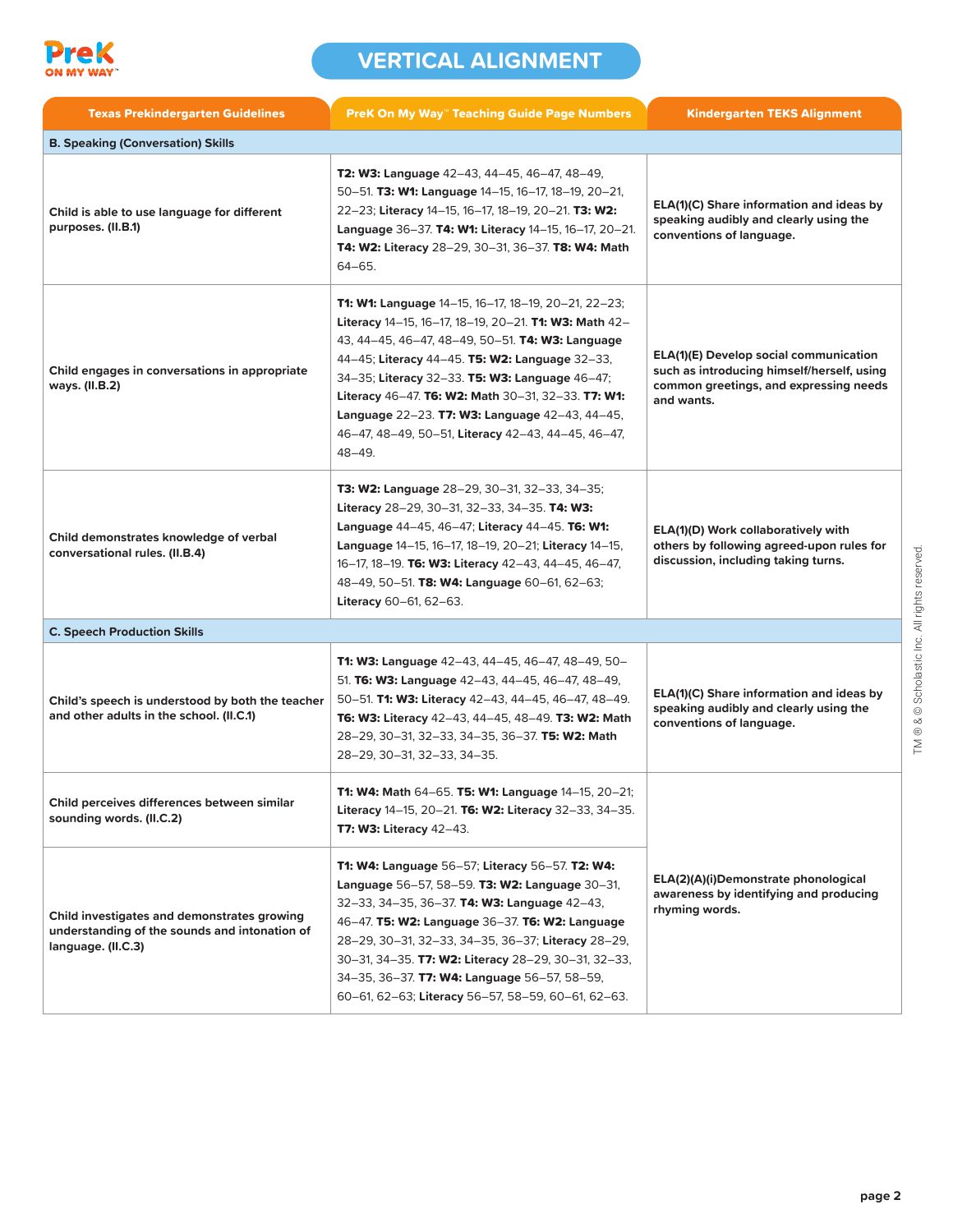

| <b>Texas Prekindergarten Guidelines</b>                                                                       | <b>PreK On My Way" Teaching Guide Page Numbers</b>                                                                                                                                                                                                                                                                                                                                                                                                                                                                                                                                                                                                                                                                                                                                                                                                                                                                                                                                                                                                                                                                                                                                                                                                                                                                                                                                                                                                                                                                                 | <b>Kindergarten TEKS Alignment</b>                                                                                                                             |
|---------------------------------------------------------------------------------------------------------------|------------------------------------------------------------------------------------------------------------------------------------------------------------------------------------------------------------------------------------------------------------------------------------------------------------------------------------------------------------------------------------------------------------------------------------------------------------------------------------------------------------------------------------------------------------------------------------------------------------------------------------------------------------------------------------------------------------------------------------------------------------------------------------------------------------------------------------------------------------------------------------------------------------------------------------------------------------------------------------------------------------------------------------------------------------------------------------------------------------------------------------------------------------------------------------------------------------------------------------------------------------------------------------------------------------------------------------------------------------------------------------------------------------------------------------------------------------------------------------------------------------------------------------|----------------------------------------------------------------------------------------------------------------------------------------------------------------|
| <b>D. Vocabulary Skills</b>                                                                                   |                                                                                                                                                                                                                                                                                                                                                                                                                                                                                                                                                                                                                                                                                                                                                                                                                                                                                                                                                                                                                                                                                                                                                                                                                                                                                                                                                                                                                                                                                                                                    |                                                                                                                                                                |
| Child uses a wide variety of words to label and<br>describe people, places, things, and actions.<br>(II.D.1)  | <b>T2: W4: Language 64–65. T3: W1: Language</b><br>18-19, 20-21, 22-23; Literacy 18-19, 20-21. T3: W2:<br>Language 28-29, 30-31, 32-33, 34-35, 36-37;<br>Literacy 28-29, 30-31, 32-33, 34-35. T3: W3:<br>Language 42-43, 44-45, 46-47, 48-49, 50-51;<br>Literacy 44-45, 46-47, 48-49, 50-51. T3: W4:<br>Language 56-57, 58-59, 60-61, 62-63, 64-65;<br>Literacy 60-61, 62-63. T4: W1: Math 14-15, 16-17,<br>18-19, 20-21. T4: W2: Language 28-29, 30-31, 32-33,<br>34-35, 36-37; Literacy 28-29, 30-31, 32-33, 34-35;<br>Math 32-33. T4: W3: Language 44-45, 50-51; Math<br>44-45, 46-47, 48-49, 50-51. T4: W4: Language<br>56-57, 60-61, 62-63, 64-65; Literacy 56-57, 60-61,<br>62-63. T5: W1: Language 18-19; Literacy 18-19; Math<br>14-15, 16-17, 20-21. T5: W2: Language 30-31, 32-33,<br>34-35, 36-37; Literacy 30-31, 32-33, 34-35. T5:<br>W4: Language 56-57, 58-59, 60-61, 62-63, 64-65;<br>Literacy 56-57, 58-59, 62-63. T6: W1: Language<br>14-15, 16-17, 18-19, 20-21; Literacy 14-15, 16-17, 18-19,<br>20-21, 22-23; Math 14-15, 16-17, 18-19, 20-21, 22-23.<br>T6: W3: Math 42-43, 46-47. T7: W1: Language 20-21.<br>T7: W2: Language 28-29, 30-31, 32-33, 34-35,<br>36-37; Literacy 34-35. T7: W3: Language 46-47,<br>48-49, 50-51; Literacy 48-49. T8: W1: Language<br>22-23; Literacy 14-15, 16-17, 18-19; Math 14-15, 16-17,<br>18-19, 20-21, 22-23. T8: W2: Language 28-29, 30-31,<br>36-37; Literacy 28-29, 30-31, 32-33, 34-35, 36-37.<br>T8: W3: Language 50-51. T8: W4: Language 58-59;<br>Literacy 58-59. | ELA(3)(C) Identify and use words that<br>name actions; directions; positions;<br>sequences; categories such as colors,<br>shapes, and textures; and locations. |
| Child demonstrates understanding of terms used<br>in the instructional language of the classroom.<br>(II.D.2) | T2: W3: Language 42-43, 44-45, 46-47, 48-49,<br>50-51. T2: W4: Language 58-59. T3: W3: Language<br>42-43, 48-49; Literacy 48-49. T4: W1: Language<br>14-15, 16-17, 18-19, 20-21, 22-23; Literacy 14-15, 16-17,   ELA(6)(F) Respond using newly acquired<br>18-19, 20-21; Math 14-15. T4: W2: Language 30-31,<br>32-33, 34-35, 36-37; Literacy 30-31, 32-33, 34-35.<br>T4: W3: Language 42-43, 46-47, 48-49; Literacy<br>42-43, 46-47. T5: W1: Language 14-15, 16-17, 18-19,<br>20-21, 22-23; Literacy 14-15, 16-17, 20-21. T5: W2:<br>Math 28-29, 34-35. T5: W3: Math 42-43, 44-45, 46-<br>47, 48-49, 50-51. T6: W2: Language 34-35. T6: W3:<br>Literacy 42-43, 44-45, 46-47, 48-49. T6: W4: Math<br>56-57, 58-59, 60-61, 62-63. T7: W1: Language 14-15,<br>16-17; Literacy 14-15, 16-17. T7: W2: Math 28-29,<br>30-31, 32-33, 34-35 T7: W4: Literacy 56-57, 58-59,<br>62-63. T8: W1: Literacy 14-15, 16-17, 18-19, 20-21. T8:<br>W2: Language 28-29. T8: W3: Math 42-43, 44-45,<br>46-47, 48-49, 50-51.                                                                                                                                                                                                                                                                                                                                                                                                                                                                                                                           | vocabulary as appropriate.<br>ELA(6)(F) Respond using newly acquired<br>vocabulary as appropriate.                                                             |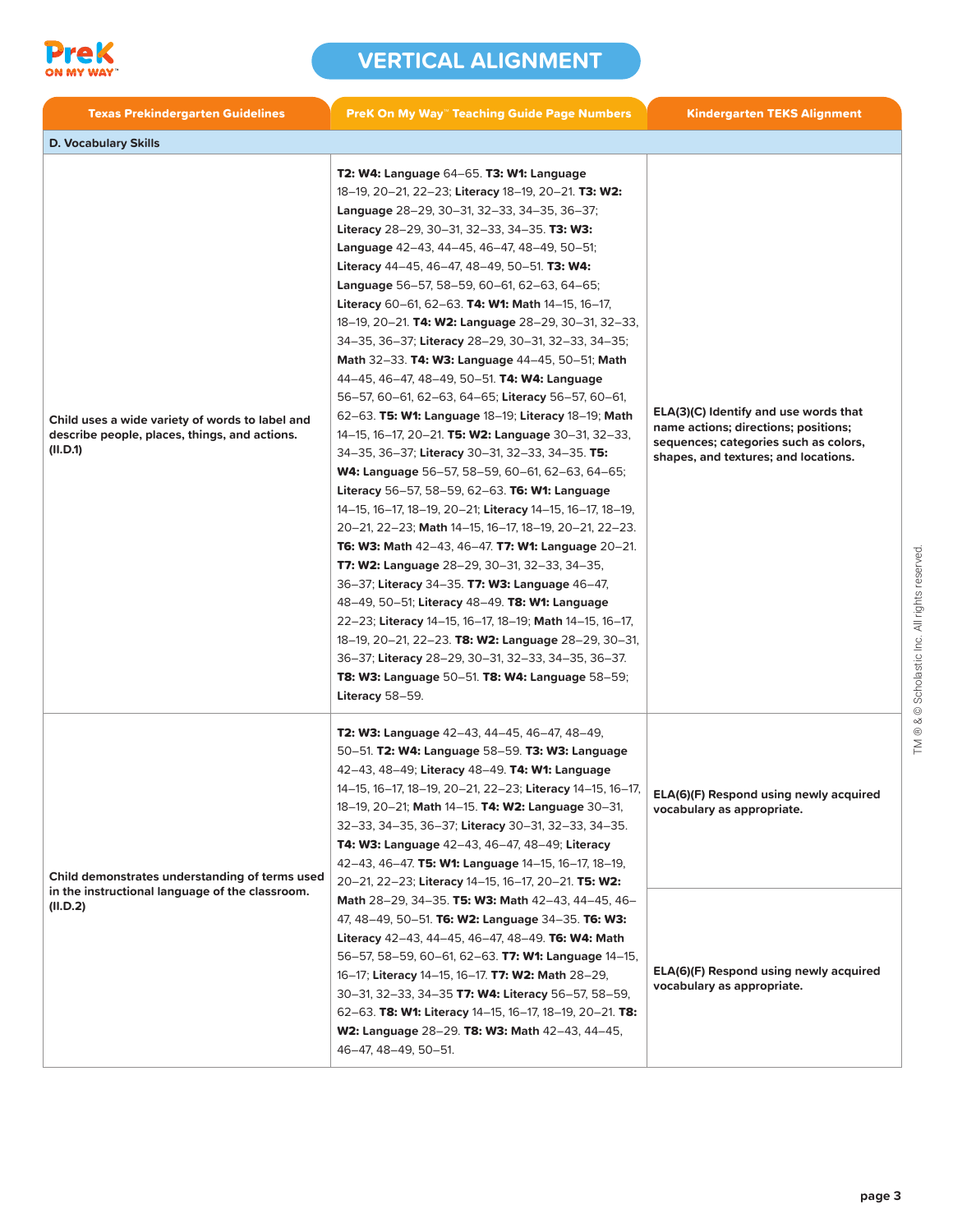

| <b>Texas Prekindergarten Guidelines</b>                                             | <b>PreK On My Way" Teaching Guide Page Numbers</b>                                                                                                                                                                                                                                                                                                                                                                                                                                                                                                                                                                                                                                                                                                                                                                                                     | <b>Kindergarten TEKS Alignment</b>                                                                                 |
|-------------------------------------------------------------------------------------|--------------------------------------------------------------------------------------------------------------------------------------------------------------------------------------------------------------------------------------------------------------------------------------------------------------------------------------------------------------------------------------------------------------------------------------------------------------------------------------------------------------------------------------------------------------------------------------------------------------------------------------------------------------------------------------------------------------------------------------------------------------------------------------------------------------------------------------------------------|--------------------------------------------------------------------------------------------------------------------|
|                                                                                     | <b>T1: W1: Language</b> 14-15, 16-17, 18-19, 20-21, 22-23;<br>Literacy 14-15, 16-17, 18-19, 20-21; Math 14-15, 16-17,<br>18-19, 20-21, 22-23. <b>T1: W2: Language</b> 28-29,<br>30-31, 32-33, 34-35, 36-37; Literacy 28-29, 30-31,<br>32-33, 34-35; Math 28-29, 30-31, 32-33, 34-35,<br>36-37. T1: W3: Literacy 42-43; Math 42-43, 44-45,<br>46-47, 48-49. T1: W4: Language 60-61; Literacy<br>60-61; Math 56-57, 58-59, 60-61, 62-63, 64-65.<br><b>T2: W1: Math 14-15, 16-17, 18-19, 20-21, 22-23. T2:</b><br>W2: Math 28-29, 30-31, 32-33, 34-35, 36-37. T2:<br><b>W3: Language 48–49; Literacy 48–49; Math 42–43,</b><br>44-45, 46-47, 48-49, 50-51. <b>T2: W4: Language</b><br>56-57, 58-59, 60-61, 62-63, 64-65; Literacy 56-57,                                                                                                                  | ELA(3)(A) Use a resource such as a picture<br>dictionary or digital resource to find words.                        |
| Child uses a large speaking vocabulary, adding<br>several new words daily. (II.D.4) | 58-59, 60-61, 62-63; Math 56-57, 58-59, 60-61,<br>62–63, 64–65. <b>T3: W1: Language</b> 22–23; Math 14–15,<br>16-17, 18-19, 20-21, 22-23. T3: W2: Language 32-33;<br>Math 28-29, 30-31, 32-33, 34-35. T3: W3: Language<br>42–43, 44–45, 46–47, 48–49, 50–51; Literacy 42–43,<br>$44-45, 46-47$ ; Math $42-43, 44-45, 46-47, 48-49$ ,<br>50–51. T3: W4: Language 64–65; Math 56–57, 58–59,<br>60–61, 62–63, 64–65. <b>T4: W1: Math</b> 14–15, 16–17,<br>18–19, 20–21. T4: W2: Math 28–29, 30–31, 32–33,<br>34–35. <b>T4: W3: Literacy</b> 42–43, 44–45, 46–47, 48–49,<br>50-51; Math 42-43, 44-45, 46-47, 48-49, 50-51.<br><b>T4: W4: Math 56–57, 58–59, 60–61, 62–63. T5: W1:</b><br><b>Math 14–15, 16–17, 20–21. T5: W2: Math 28–29, 30–31,</b><br>32–33, 34–35, 36–37. T5: W3: Math 42–43, 44–45,<br>46–47, 48–49. T5: W4: Math 56–57, 58–59, 60–61, | ELA(3)(B) Use illustrations and texts the<br>student is able to read or hear to learn or<br>clarify word meanings. |
|                                                                                     | 62–63, 64–65. T6: W1: Math $14$ –15, 16–17, 18–19,<br>20–21, 22–23. T6: W2: Math 30–31, 32–33, 34–35.<br><b>T6: W3: Math</b> 42–43, 44–45, 46–47, 48–49, 50–51. <b>T6:</b><br><b>W4: Language</b> 56–57, 58–59, 60–61, 62–63, 64–65;<br>Literacy 56-57, 58-59, 60-61, 62-63, 64-65; Math<br>56–57, 58–59, 60–61, 62–63. <b>T7: W1: Language</b> 14–15;<br>Literacy 14-15; Math 14-15, 16-17, 20-21. T7: W2:<br>Math 28-29, 30-31, 32-33, 34-35, 36-37. T7: W3:<br>Language 42-43, 44-45; Literacy 42-43; Math 42-43,<br>44-45, 46-47, 48-49. T7: W4: Language 56-57;<br>Literacy 56-57; Math 56-57, 58-59, 60-61, 62-63.<br>T8: W1: Literacy 14-15, 16-17, 18-19. T8: W3: Language<br>44-45, 46-47, 48-49, 50-51; Literacy 42-43, 44-45,<br>46-47, 48-49.                                                                                              | ELA(6)(F) Respond using newly acquired<br>vocabulary as appropriate.                                               |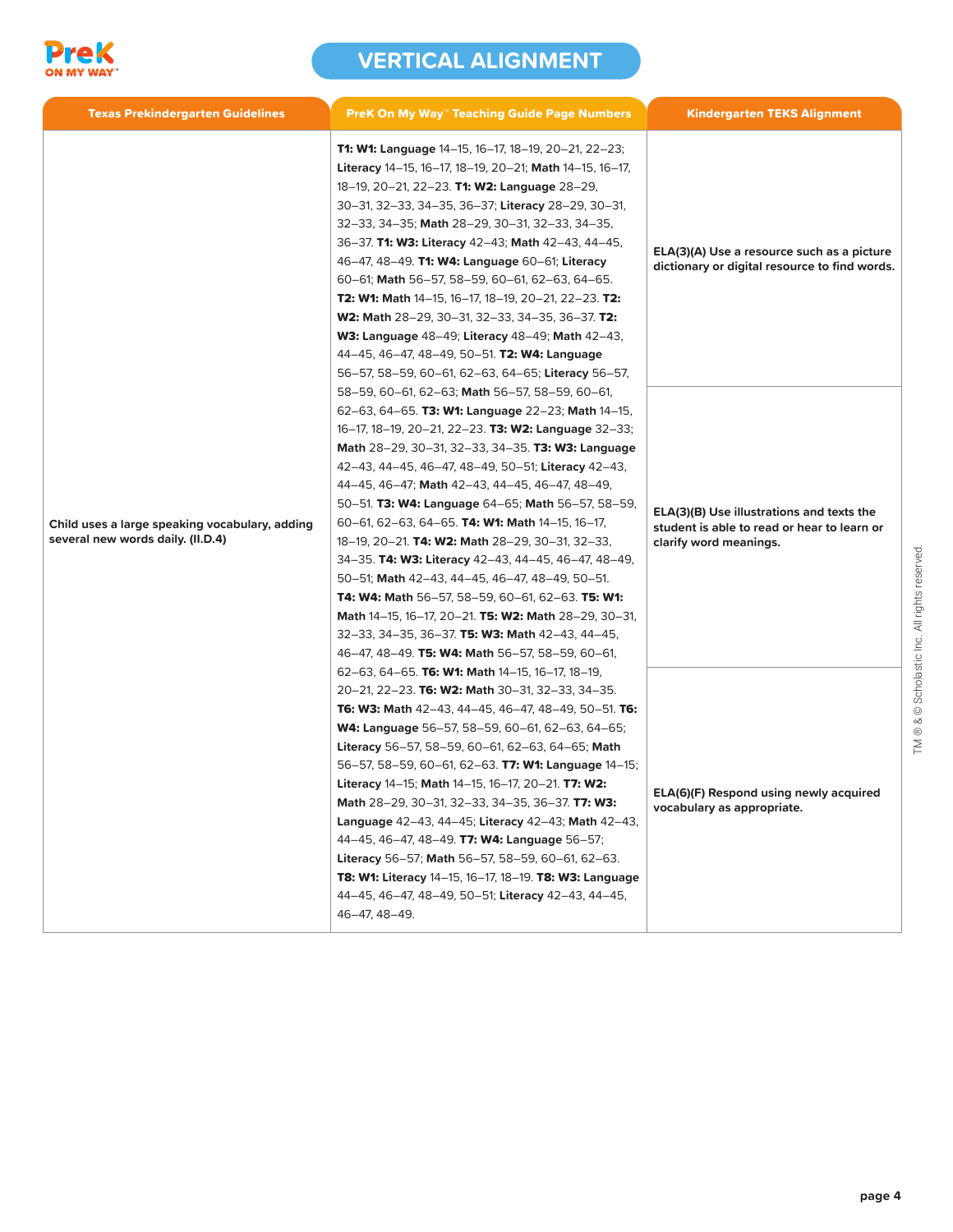

| <b>Texas Prekindergarten Guidelines</b>                                                                                                                   | <b>PreK On My Way" Teaching Guide Page Numbers</b>                                                                                                                                                                                                                                                                                                                                                                                                                                                                                                                                                                                                                                                                                                                                                                                                                                                                                                                                                                                                                       | <b>Kindergarten TEKS Alignment</b>                                                                                                                             |
|-----------------------------------------------------------------------------------------------------------------------------------------------------------|--------------------------------------------------------------------------------------------------------------------------------------------------------------------------------------------------------------------------------------------------------------------------------------------------------------------------------------------------------------------------------------------------------------------------------------------------------------------------------------------------------------------------------------------------------------------------------------------------------------------------------------------------------------------------------------------------------------------------------------------------------------------------------------------------------------------------------------------------------------------------------------------------------------------------------------------------------------------------------------------------------------------------------------------------------------------------|----------------------------------------------------------------------------------------------------------------------------------------------------------------|
| Child increases listening vocabulary and begins<br>to develop vocabulary of object names and<br>common phrases. (II.D.5)                                  | T2: W3: Math 42-43. T2: W4: Language 64-65. T3:<br>W1: Language 22-23. T3: W2: Language 28-29,<br>30-31, 32-33, 34-35, 36-37; Literacy 28-29, 30-31,<br>32-33, 34-35; Math 36-37. T3: W3: Language 42-43,<br>44-45, 46-47, 48-49, 50-51. T3: W4: Language<br>58-59, 60-61, 62-63; Literacy 60-61, 62-63. T4:<br>W2: Language 28-29, 30-31, 32-33, 34-35, 36-37;<br>Literacy 30-31, 32-33, 34-35. T4: W3: Language<br>44-45. T4: W4: Language 56-57, 60-61, 62-63;<br>Literacy 56-57, 60-61, 62-63. T5: W2: Language<br>34-35; Literacy 34-35. T5: W4: Literacy 60-61. T6:<br>W1: Language 14-15, 16-17, 18-19, 20-21, 22-23;<br>Literacy 14-15, 16-17, 18-19, 20-21. T6: W3: Language<br>42-43. T7: W1: Literacy 16-17, 18-19, 20-21, 22-23. T7:<br>W2: Language 28-29, 36-37; Literacy 28-29. T8: W1:<br>Language 16-17, 18-19, 20-21, 22-23; Literacy 16-17,<br>18-19, 20-21; Math 14-15, 16-17, 18-19, 20-21. T8: W3:<br>Language 42-43, 48-49; Literacy 42-43, 48-49. T8:<br>W4: Language 56-57, 58-59, 60-61, 62-63, 64-65;<br>Literacy 56-57, 58-59, 60-61, 62-63. | ELA(3)(C) Identify and use words that<br>name actions; directions; positions;<br>sequences; categories such as colors,<br>shapes, and textures; and locations. |
| Child increases listening vocabulary and begins<br>to develop vocabulary of object names and<br>common phrases in English. (II.D.6)                       | T1: W3: Language 42-43, 44-45, 46-47, 48-49,<br>50-51; Literacy 42-43, 44-45, 46-47, 48-49. T2: W4:<br>Language 58-59. T6: W1: Language 14-15, 22-23.<br>T7: W3: Language 46-47. T7: W4: Language 56-57,<br>60–61, 64–65. T8: W4: Language 56–57; Literacy<br>$56 - 57.$                                                                                                                                                                                                                                                                                                                                                                                                                                                                                                                                                                                                                                                                                                                                                                                                 |                                                                                                                                                                |
| <b>E. Sentence and Structure Skills</b>                                                                                                                   |                                                                                                                                                                                                                                                                                                                                                                                                                                                                                                                                                                                                                                                                                                                                                                                                                                                                                                                                                                                                                                                                          |                                                                                                                                                                |
| Child typically uses complete sentences of four<br>or more words and grammatical complexity<br>usually with subject, verb, and object orders.<br>(II.E.1) | <b>T3: W1: Language</b> 14-15, 16-17, 18-19, 20-21, 22-23;<br>Literacy 14-15, 16-17. T3: W4: Language 56-57, 58-59,<br>60-61, 62-63, 64-65; Literacy 56-57, 60-61, 62-63.<br><b>T4: W1: Language</b> 14-15, 16-17, 18-19, 20-21, 22-23;<br>Literacy 14–15, 16–17, 18–19, 20–21. T5: W1: Language<br>18-19. T5: W2: Math 30-31. T6: W3: Language 46-47,<br>48-49, 50-51; Literacy 48-49. T7: W1: Language<br>16-17; Literacy 16-17; Math 14-15, 16-17, 18-19, 20-21,<br>22-23. T7: W2: Language 28-29, 30-31, 32-33;<br>Literacy 30-31, 32-33.                                                                                                                                                                                                                                                                                                                                                                                                                                                                                                                            | ELA(10)(D)(i) Edit drafts with adult<br>assistance using standard English<br>conventions, including complete<br>sentences.                                     |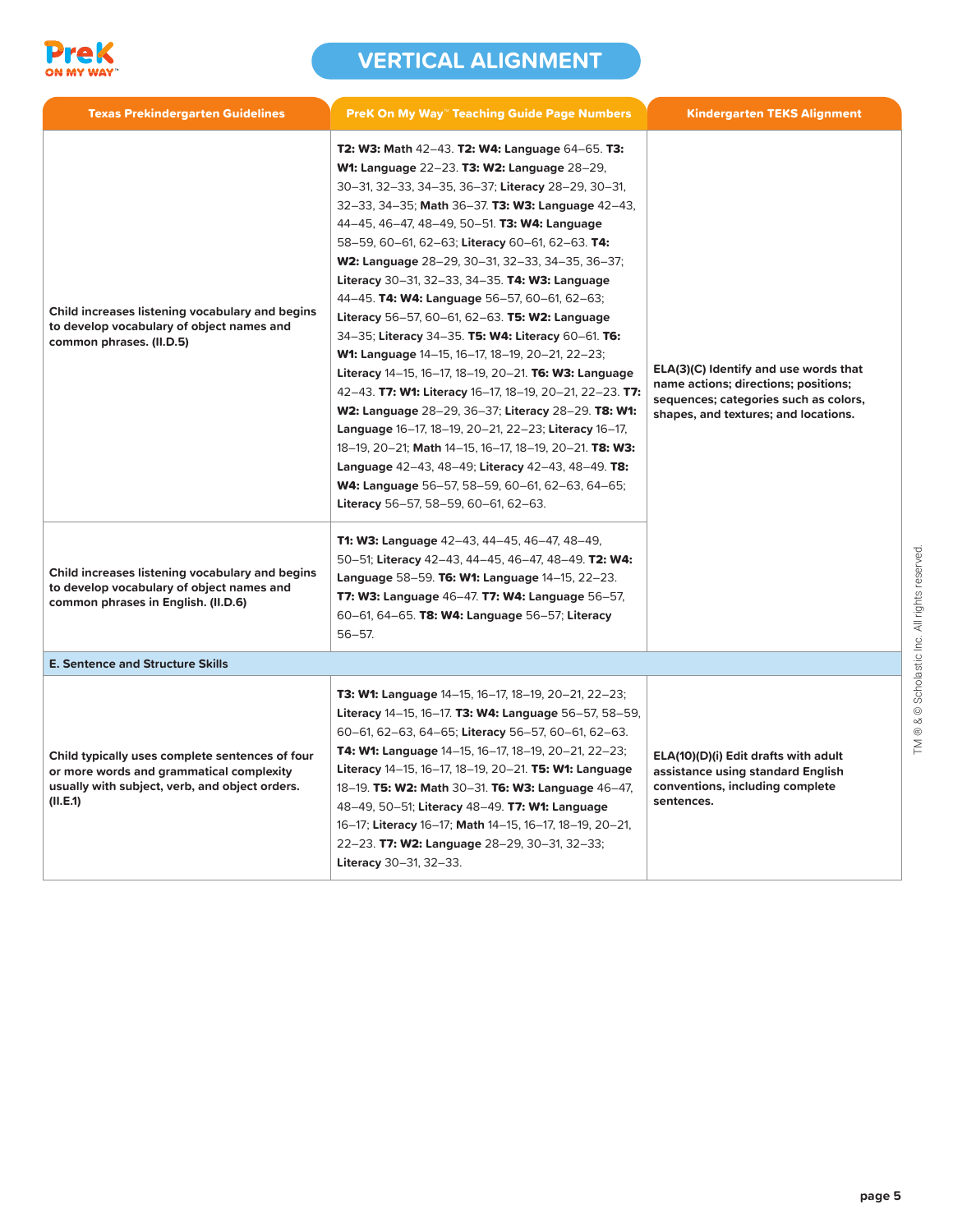

| <b>Texas Prekindergarten Guidelines</b>                                                                                                    | <b>PreK On My Way™ Teaching Guide Page Numbers</b>                                                                                                                                                                                                                                                                                                                                                                                                                                                                                                                                                                                                  | <b>Kindergarten TEKS Alignment</b>                                                                                                                                          |
|--------------------------------------------------------------------------------------------------------------------------------------------|-----------------------------------------------------------------------------------------------------------------------------------------------------------------------------------------------------------------------------------------------------------------------------------------------------------------------------------------------------------------------------------------------------------------------------------------------------------------------------------------------------------------------------------------------------------------------------------------------------------------------------------------------------|-----------------------------------------------------------------------------------------------------------------------------------------------------------------------------|
|                                                                                                                                            | <b>T1: W4: Language</b> 56–57, 58–59, 60–61, 62–63,<br>64-65; Literacy 56-57, 58-59, 62-63. T2: W1:<br>Language 14-15, 16-17, 18-19, 20-21; Literacy<br>14-15, 16-17, 18-19, 20-21. T2: W2: Language 28-29,<br>30-31, 32-33; Literacy 28-29, 30-31, 32-33. T2:<br>W3: Language 44-45, 46-47; Literacy 44-45, 46-47.<br>T2: W4: Language 56-57, 58-59, 60-61, 62-63,<br>64-65; Literacy 56-57, 58-59, 60-61, 62-63. T3: W2:<br>Literacy 28-29, 36-37. <b>T4: W2: Language 28-29,</b><br>30–31, 32–33, 34–35, 36–37; Literacy 30–31, 32–33,<br>34-35. T4: W3: Literacy 48-49. T5: W1: Literacy<br>14-15, 18-19, 20-21. T5: W4: Language 60-61, 64-65; | ELA(10)(D)(i) Edit drafts with adult<br>assistance using standard English<br>conventions, including complete<br>sentences.                                                  |
|                                                                                                                                            |                                                                                                                                                                                                                                                                                                                                                                                                                                                                                                                                                                                                                                                     | ELA(10)(D)(ii) Edit drafts with adult<br>assistance using standard English<br>conventions, including verbs.                                                                 |
| Child uses regular and irregular plurals, regular<br>past tense, personal and possessive pronouns,<br>and subject-verb agreement. (II.E.2) |                                                                                                                                                                                                                                                                                                                                                                                                                                                                                                                                                                                                                                                     | ELA(10)(D)(iii) Edit drafts with adult<br>assistance using standard English<br>conventions, including singular and plural<br>nouns.                                         |
|                                                                                                                                            | Literacy 60-61. T6: W1: Language 14-15, 16-17, 20-21,<br>22-23; Literacy 14-15, 18-19, 20-21. T7: W1: Literacy<br>14-15, 16-17, 18-19; Math 14-15, 16-17, 18-19, 20-21,<br>22-23. T7: W3: Math 42-43, 50-51. T7: W4: Literacy<br>56-57. T8: W1: Language 14-15, 16-17, 18-19, 20-21;<br>Literacy 14-15, 16-17, 20-21. T8: W2: Language 28-29,<br>32-33, 34-35; Literacy 28-29, 32-33, 34-35. T8: W4:<br>Literacy 58-59, 62-63.                                                                                                                                                                                                                      | ELA(10)(D)(vi) Edit drafts with adult<br>assistance using standard English<br>conventions, including pronouns, including<br>subjective, objective, and possessive<br>cases. |
| Child uses sentences with more than one<br>phrase. (II.E.3)                                                                                | <b>T4: W3: Language 42–43, 46–47, 48–49; Literacy</b><br>48-49. T5: W4: Language 58-59, 60-61, 62-63,<br>64-65; Literacy 60-61. T8: W3: Math 42-43, 44-45,<br>46-47, 48-49, 50-51. T8: W4: Language 56-57,<br>58-59, 60-61, 64-65; Literacy 58-59, 60-61.                                                                                                                                                                                                                                                                                                                                                                                           | ELA(10)(D)(vii) Edit drafts with adult<br>assistance using standard English<br>conventions, including capitalization of the<br>first letter in a sentence and name.         |
|                                                                                                                                            |                                                                                                                                                                                                                                                                                                                                                                                                                                                                                                                                                                                                                                                     | ELA(10)(D)(viii) Edit drafts with adult<br>assistance using standard English<br>conventions, including punctuation marks<br>at the end of declarative sentences.            |
|                                                                                                                                            |                                                                                                                                                                                                                                                                                                                                                                                                                                                                                                                                                                                                                                                     | ELA(1)(A) Listen actively and ask questions<br>to understand information and answer<br>questions using multi-word responses.                                                |
| Child combines sentences that give lots of detail,<br>sticks to the topic, and clearly communicates<br>intended meaning. (II.E.5)          | <b>T2: W3: Language 42–43, 44–45, 50–51; Literacy</b><br>42-43. T4: W4: Language 56-57, 60-61. T7: W1:<br>Language 18-19, 20-21, 22-23; Literacy 18-19, 20-21.                                                                                                                                                                                                                                                                                                                                                                                                                                                                                      | ELA(1)(A) Listen actively and ask questions<br>to understand information and answer<br>questions using multi-word responses.                                                |
|                                                                                                                                            | T7: W2: Language 28-29, 30-31, 32-33; Literacy<br>28-29, 30-31, 32-33.                                                                                                                                                                                                                                                                                                                                                                                                                                                                                                                                                                              | ELA(1)(C) Share information and ideas by<br>speaking audibly and clearly using the<br>conventions of language.                                                              |
| Child uses single words and simple phrases to<br>communicate meaning in social situations. (II.E.7)                                        | T1: W2: Language 28-29, 30-31, 32-33, 34-35,<br>36-37; Literacy 28-29, 30-31, 32-33, 34-35. T2: W1:<br>Literacy 14-15, 16-17, 18-19, 20-21. T6: W2: Language<br>30-31, 32-33, 34-35, 36-37; Literacy 32-33, 34-35.<br>T7: W1: Language 16-17; Literacy 16-17. T7: W4: Math<br>64-65.                                                                                                                                                                                                                                                                                                                                                                | <b>ELA(1)(E) Develop social communication</b><br>such as introducing himself/herself, using<br>common greetings, and expressing needs<br>and wants.                         |
| Child attempts to use new vocabulary and<br>grammar in speech. (II.E.8)                                                                    | <b>T1: W4: Language</b> 56–57, 58–59, 60–61, 62–63,<br>64-65. T5: W1: Literacy 14-15, 18-19, 20-21. T6: W4:<br>Math 60-61, 64-65.                                                                                                                                                                                                                                                                                                                                                                                                                                                                                                                   | ELA(6)(F) Respond using newly acquired<br>vocabulary as appropriate.                                                                                                        |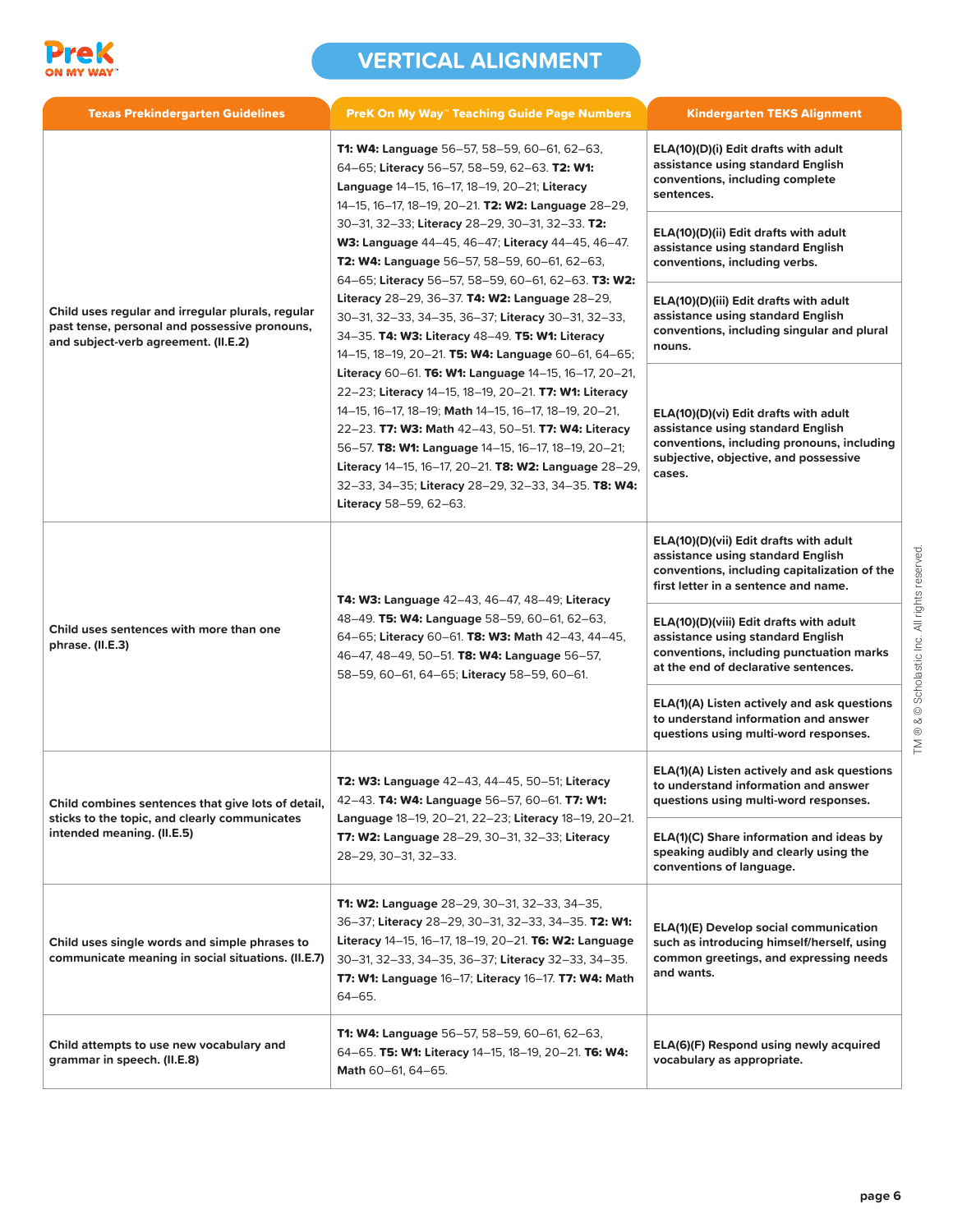

| <b>Texas Prekindergarten Guidelines</b>                                                                 | <b>PreK On My Way™ Teaching Guide Page Numbers</b>                                                                                                                                                                                                                                                                       | <b>Kindergarten TEKS Alignment</b>                                                                                                                                                                                                                                                                                                                |
|---------------------------------------------------------------------------------------------------------|--------------------------------------------------------------------------------------------------------------------------------------------------------------------------------------------------------------------------------------------------------------------------------------------------------------------------|---------------------------------------------------------------------------------------------------------------------------------------------------------------------------------------------------------------------------------------------------------------------------------------------------------------------------------------------------|
| <b>III. Emergent Literacy - Reading Domain</b>                                                          |                                                                                                                                                                                                                                                                                                                          |                                                                                                                                                                                                                                                                                                                                                   |
| <b>A. Motivation to Read Skills</b>                                                                     |                                                                                                                                                                                                                                                                                                                          |                                                                                                                                                                                                                                                                                                                                                   |
| Child engages in pre-reading and reading-<br>related activities. (III.A.1)                              | T1: W1: Literacy 14-15, 18-19, 20-21, 22-23. T1: W3:<br>Literacy 42-43, 44-45, 46-47, 48-49, 50-51. T3: W2:<br>Literacy 28-29, 30-31, 36-37. T4: W4: Literacy 56-57,<br>64–65. T7: W1: Language 20–21. T7: W3: Language<br>42-43, 44-45. T8: W1: Literacy 14-15; Math 14-15,<br>16-17, 20-21, 22-23. T8: W2: Math 30-31. | <b>ELA(4) Developing and sustaining</b><br>foundational language skills: listening,<br>speaking, reading, writing, and thinking-<br>self-sustained reading. The student reads<br>grade-appropriate texts independently.<br>The student is expected to self-select text<br>and interact independently with text for<br>increasing periods of time. |
| Child self-selects books and other written<br>materials to engage in prereading behaviors.<br>(III.A.2) | <b>T1: W4: Literacy</b> 56-57, 58-59, 60-61, 62-63. T3:<br>W1: Literacy 18-19. T4: W3: Language 50-51. T5: W2:<br>Math 30-31. T8: W1: Literacy 20-21, 22-23.                                                                                                                                                             |                                                                                                                                                                                                                                                                                                                                                   |
| Child recognizes that text has meaning. (III.A.3)                                                       | T1: W2: Literacy 28-29, 30-31, 32-33, 34-35, 36-37.<br>T1: W3: Literacy 42-43, 44-45, 46-47, 48-49, 50-51.<br><b>T3: W1: Literacy 14-15, 16-17, 20-21. T7: W2: Math</b><br>28-29, 30-31, 32-33, 36-37. T8: W2: Math 28-29,<br>30-31, 32-33, 34-35.                                                                       | ELA(5)(A) Establish purpose for reading<br>assigned and self-selected texts with adult<br>assistance.                                                                                                                                                                                                                                             |
| <b>B. Phonological Awareness Skills</b>                                                                 |                                                                                                                                                                                                                                                                                                                          |                                                                                                                                                                                                                                                                                                                                                   |
| Child separates a normally spoken four-word<br>sentence into individual words. (III.B.1)                | T1: W4: Language 56-57, 58-59, 60-61, 62-63,<br>64-65. T2: W1: Literacy 20-21. T2: W4: Language<br>56-57. T6: W3: Math 48-49.                                                                                                                                                                                            | ELA(2)(A)(iii) Demonstrate phonological<br>awareness by identifying the individual<br>words in a spoken sentence.                                                                                                                                                                                                                                 |
| Child combines words to make a compound<br>word. (III.B.2)                                              | T2: W4: Language 60-61. T3: W2: Literacy 30-31,<br>32-33. T7: W3: Language 44-45, 48-49. T8: W4:<br>Literacy 56-57.                                                                                                                                                                                                      | ELA(2)(A)(v)(Demonstrate phonological<br>awareness by blending syllables to form<br>multisyllabic words.                                                                                                                                                                                                                                          |
| Child blends syllables into words. (III.B.4)                                                            | <b>T3: W2: Literacy 32-33. T5: W2: Math 28-29. T7:</b><br>W2: Literacy 32-33, 34-35, 36-37. T8: W4: Language<br>$60 - 61$ .                                                                                                                                                                                              |                                                                                                                                                                                                                                                                                                                                                   |
| Child can segment a syllable from a word.<br>(III.B.5)                                                  | <b>T1: W2: Math 28-29. T4: W1: Literacy 18-19. T5: W2:</b><br>Language 28-29. T6: W1: Literacy 18-19, 22-23. T7:<br>W4: Language 56-57, 62-63.                                                                                                                                                                           | ELA(2)(A)(vi) Demonstrate phonological<br>awareness by segmenting multisyllabic<br>words into syllables.                                                                                                                                                                                                                                          |
|                                                                                                         | T2: W4: Literacy 60-61, 62-63. T4: W4: Literacy 58-<br>59, 62-63. T5: W3: Literacy 46-47. T5: W4: Literacy<br>62-63. T6: W1: Literacy 14-15. T6: W2: Language                                                                                                                                                            | ELA(2)(A)(i) Demonstrate phonological<br>awareness by identifying and producing<br>rhyming words.                                                                                                                                                                                                                                                 |
| Child can recognize rhyming words. (III.B.6)                                                            | 28-29, 30-31, 32-33, 36-37; Literacy 32-33, 34-35;<br>Math 32-33, 34-35, 36-37. T6: W3: Language 46-47.<br>T6: W4: Literacy 56-57, 58-59, 60-61, 62-63, 64-65.<br>T7: W1: Literacy 14-15, 22-23. T7: W2: Literacy 32-33.<br>T7: W3: Literacy 50-51. T7: W4: Literacy 56-57. T8:<br>W4: Math 56-57, 62-63.                | ELA(8)(B) Discuss rhyme and rhythm in<br>nursery rhymes and a variety of poems.                                                                                                                                                                                                                                                                   |
| Child can produce a word that begins with the<br>same sound as a given pair of words. (III.B.7)         | T5: W2: Literacy 28-29, 32-33. T7: W1: Language<br>18-19, 22-23. T8: W2: Language 32-33; Literacy<br>28-29, 30-31, 32-33, 34-35, 36-37.                                                                                                                                                                                  | ELA(2)(A)(ii) Demonstrate phonological<br>awareness by recognizing spoken<br>alliteration or groups of words that begin<br>with the same spoken onset or initial<br>sound.                                                                                                                                                                        |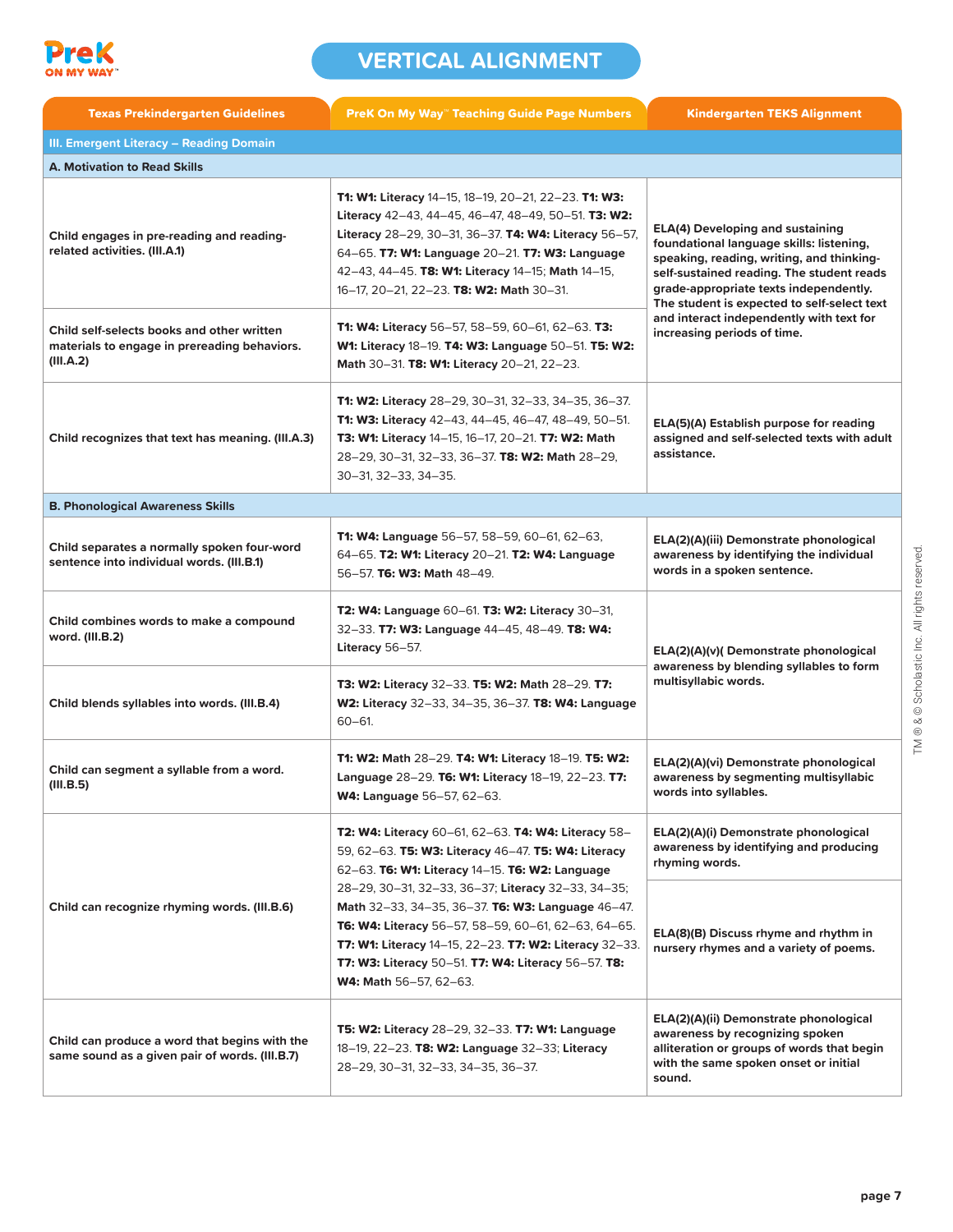

| <b>Texas Prekindergarten Guidelines</b>                                                                                                                                  | <b>PreK On My Way™ Teaching Guide Page Numbers</b>                                                                                                                                                                                                                                                                                                                                                                                                                                                                                | <b>Kindergarten TEKS Alignment</b>                                                                                                                                   |
|--------------------------------------------------------------------------------------------------------------------------------------------------------------------------|-----------------------------------------------------------------------------------------------------------------------------------------------------------------------------------------------------------------------------------------------------------------------------------------------------------------------------------------------------------------------------------------------------------------------------------------------------------------------------------------------------------------------------------|----------------------------------------------------------------------------------------------------------------------------------------------------------------------|
| Child blends onset (initial consonant or<br>consonants) and rime (vowel to end) to form<br>a familiar one-syllable word with and without<br>pictorial support. (III.B.8) | T6: W3: Literacy 44-45. T7: W3: Literacy 42-43.<br>44-45, 46-47, 48-49. T8: W2: Math 28-29, 30-31,<br>$32 - 33, 34 - 35.$                                                                                                                                                                                                                                                                                                                                                                                                         | ELA(2)(A)(vii) Demonstrate phonological<br>awareness by blending spoken onsets and<br>rimes to form simple words.                                                    |
| Child recognizes and blends spoken phonemes<br>into one-syllable words with pictorial support.<br>(III.B.9)                                                              | <b>T6: W2: Literacy</b> 28-29, 30-31, 32-33. <b>T7: W2:</b><br>Language 36-37. T8: W3: Literacy 48-49.                                                                                                                                                                                                                                                                                                                                                                                                                            | ELA(2)(A)(viii) Demonstrate phonological<br>awareness by blending spoken phonemes<br>to form one-syllable words.                                                     |
| <b>C. Alphabet Knowledge Skills</b>                                                                                                                                      |                                                                                                                                                                                                                                                                                                                                                                                                                                                                                                                                   |                                                                                                                                                                      |
| Child names at least 20 uppercase and at<br>least 20 lowercase letters in the language of<br>instruction. (III.C.1)                                                      | T1: W2: Literacy 28-29, 32-33. T1: W3: Literacy<br>42-43. T1: W4: Literacy 56-57. T2: W1: Literacy 14-15.<br>T2: W2: Literacy 28-29. T2: W3: Literacy 42-43. T2:<br>W4: Literacy 56-57. T3: W1: Literacy 14-15, 16-17. T3:<br>W4: Literacy 56-57, 62-63. T4: W1: Literacy 14-15. T4:<br>W2: Literacy 28-29, 34-35. T4: W3: Literacy 42-43,<br>44-45. T5: W3: Language 42-43. T5: W4: Literacy<br>56-57. T7: W2: Literacy 28-29. T8: W3: Language<br>44-45; Literacy 42-43.                                                        | ELA(2)(D) Demonstrate print awareness<br>by identifying all uppercase and lowercase<br>letters.                                                                      |
| Child recognizes at least 20 distinct letter<br>sounds in the language of instruction. (III.C.2)                                                                         | T3: W2: Literacy 28-29. T3: W3: Literacy 42-43, 44-<br>45, 46–47, 48–49, 50–51. <b>T5: W4: Literacy</b> 62–63. <b>T6:</b><br>W4: Language 56-57; Literacy 56-57. T7: W1: Math<br>14-15, 16-17, 18-19, 20-21, 22-23. T8: W1: Literacy<br>14-15, 18-19. T8: W2: Language 28-29; Literacy<br>28-29, 34-35.                                                                                                                                                                                                                           |                                                                                                                                                                      |
| Child produces at least 20 distinct letter-sound<br>correspondences in the language of instruction.<br>(III.C.3)                                                         | <b>T4: W4: Literacy</b> 56-57, 58-59, 62-63. <b>T5: W1:</b><br><b>Literacy</b> 14-15, 16-17. <b>T5: W2: Literacy</b> 28-29, 30-31,<br>32-33. T5: W3: Literacy 42-43, 44-45. T6: W1:<br>Literacy 14-15. T6: W2: Literacy 28-29, 32-33. T6:<br>W3: Literacy 42-43. T6: W4: Literacy 56-57, 62-63.<br>T7: W1: Literacy 14-15, 18-19. T7: W2: Language<br>28-29, 30-31, 34-35, 36-37; Literacy 28-29. T7:<br>W3: Literacy 42-43. T7: W4: Literacy 56-57. T8: W3:<br>Language 50-51; Literacy 42-43, 48-49. T8: W4:<br>Literacy 56-57. | ELA(2)(B)(i) Demonstrate and apply<br>phonetic knowledge by identifying and<br>matching the common sounds that letters<br>represent.                                 |
| D. Comprehension of Text Read-Aloud Skills                                                                                                                               |                                                                                                                                                                                                                                                                                                                                                                                                                                                                                                                                   |                                                                                                                                                                      |
|                                                                                                                                                                          | T1: W1: Literacy 22-23. T1: W2: Literacy 36-37. T1:<br>W3: Literacy 50-51. T1: W4: Literacy 64-65. T2:                                                                                                                                                                                                                                                                                                                                                                                                                            | ELA(6)(D) Retell texts in ways that maintain<br>meaning.                                                                                                             |
| Child retells or re enacts a story after it is read<br>aloud (III.D.1)                                                                                                   | <b>W4: Language 64–65. T3: W1: Literacy 22–23. T3:</b><br>W3: Literacy 50-51. T3: W4: Literacy 64-65. T4:<br>W3: Literacy 50-51. T4: W4: Language 64-65. T5:<br><b>W1: Literacy 22–23. T5: W2: Language 36–37. T5:</b>                                                                                                                                                                                                                                                                                                            | ELA(7)(A) Discuss topics and determine<br>the basic theme using text evidence with<br>adult assistance.                                                              |
|                                                                                                                                                                          | W3: Literacy 50-51. T5: W4: Literacy 64-65. T6: W1:<br>Language 20-21; Literacy 20-21, 22-23; Math 14-15,<br>16-17, 18-19, 20-21, 22-23. T6: W2: Literacy 36-37.<br><b>T6: W3: Language 44–45, 50–51; Literacy 44–45,</b>                                                                                                                                                                                                                                                                                                         | ELA(7)(C) Describe the elements of plot<br>development, including the main events,<br>the problem, and the resolution for texts<br>read aloud with adult assistance. |
|                                                                                                                                                                          | 50-51. T6: W4: Literacy 64-65. T7: W1: Literacy<br>22-23. T7: W2: Literacy 36-37. T7: W3: Language<br>48-49, 50-51; Literacy 50-51. T7: W4: Literacy 64-65.<br><b>T8: W2: Literacy 36-37. T8: W3: Language 50-51;</b><br>Literacy 50-51. T8: W4: Literacy 64-65.                                                                                                                                                                                                                                                                  | ELA(7)(D) Describe the setting.                                                                                                                                      |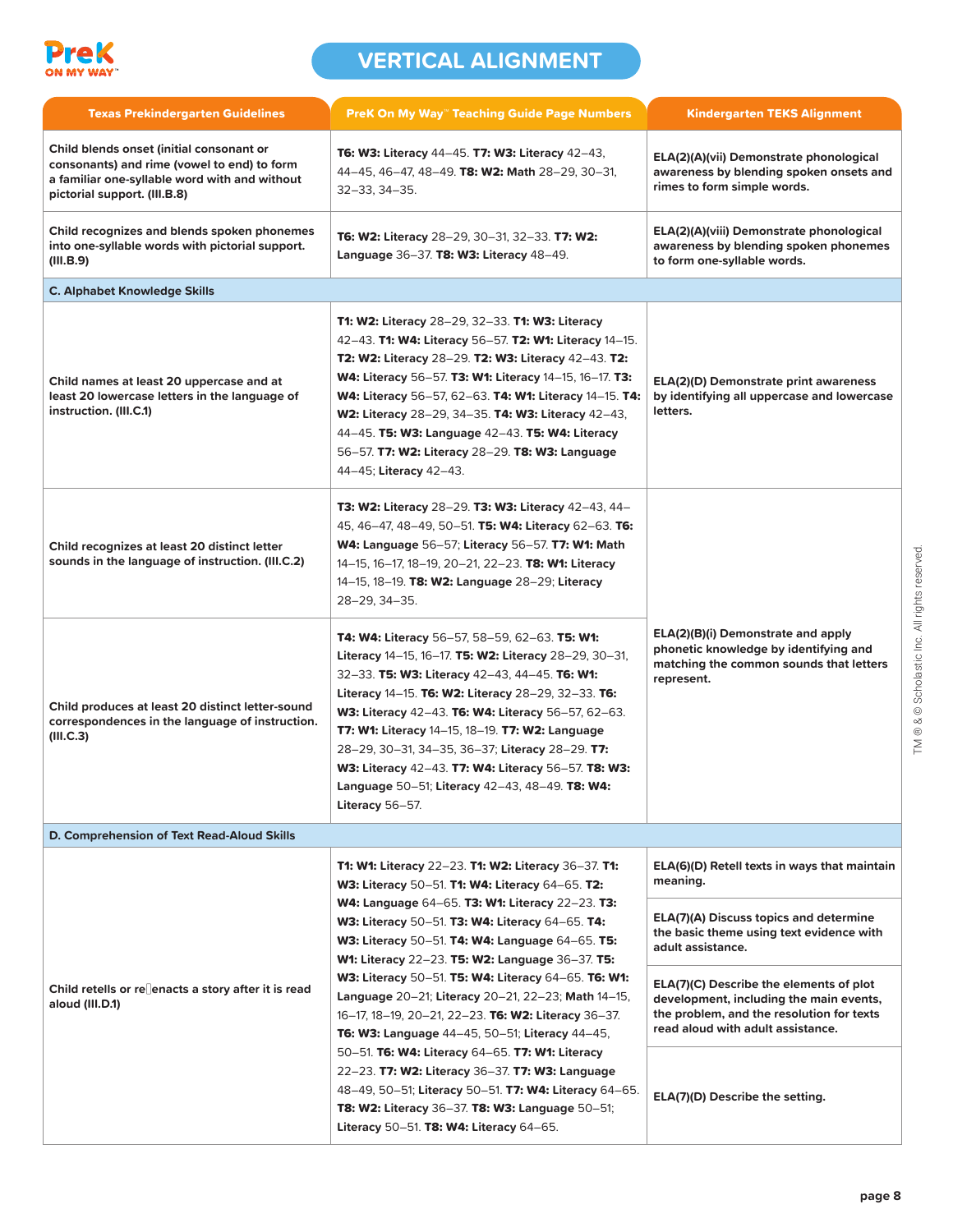

| <b>Texas Prekindergarten Guidelines</b>                                                                                             | <b>PreK On My Way" Teaching Guide Page Numbers</b>                                                                                                                                                                                                                                                                                                                                                                                                                                                                                                                                              | <b>Kindergarten TEKS Alignment</b>                                                                                                                                       |
|-------------------------------------------------------------------------------------------------------------------------------------|-------------------------------------------------------------------------------------------------------------------------------------------------------------------------------------------------------------------------------------------------------------------------------------------------------------------------------------------------------------------------------------------------------------------------------------------------------------------------------------------------------------------------------------------------------------------------------------------------|--------------------------------------------------------------------------------------------------------------------------------------------------------------------------|
| Child uses information learned from books by<br>describing, relating, categorizing, or comparing<br>and contrasting. (III.D.2)      | T1: W1: Literacy 14-15, 16-17, 18-19, 20-21. T1: W2:<br>Literacy 28-29, 30-31, 32-33, 34-35. <b>T1: W4: Literacy</b><br>56-57, 58-59, 60-61, 62-63. T2: W1: Literacy 14-15,<br>16-17, 18-19, 20-21, 22-23. T2: W4: Literacy 56-57,<br>58-59, 60-61, 62-63, 64-65. T3: W1: Literacy 14-15,<br>16-17, 18-19, 20-21; Math 18-19, 22-23. T3: W2:<br>Language 28-29; Literacy 28-29, 32-33, 34-35, 36-<br>37. T3: W3: Literacy 42-43, 44-45, 46-47, 48-49. T3:                                                                                                                                       | ELA(8)(D)(i) Recognize characteristics and<br>structures of informational text, including:<br>(i) the central idea and supporting<br>evidence with adult assistance.     |
|                                                                                                                                     | <b>W4: Literacy 56-57, 58-59, 60-61. T4: W1: Literacy</b><br>14-15, 16-17, 18-19, 20-21, 22-23. T4: W3: Literacy<br>42–43, 44–45, 46–47, 48–49. <b>T4: W4: Language</b><br>56-57, 58-59, 60-61, 62-63, 64-65; Literacy 56-57.<br><b>T5: W1: Literacy</b> 14-15, 16-17, 18-19, 20-21. <b>T5: W2:</b><br>Literacy 28-29, 30-31, 32-33, 34-35, 36-37. T5: W3:<br>Language 42-43, 44-45, 46-47, 48-49; Literacy 42-<br>43, 44–45, 46–47, 48–49. T5: W4: Language 58–59,<br>60-61, 62-63; Literacy 56-57, 58-59, 60-61, 64-65.<br><b>T6: W1: Literacy</b> 14–15, 16–17, 18–19, 20–21. <b>T6: W2:</b> | ELA(8)(D)(ii) Recognize characteristics<br>and structures of informational text,<br>including titles and simple graphics to gain<br>information.                         |
|                                                                                                                                     | Literacy 28-29, 30-31, 32-33, 34-35. T6: W3: Literacy<br>42-43, 44-45, 46-47, 48-49. T6: W4: Literacy 56-57,<br>58-59, 60-61, 62-63. <b>T7: W2: Language</b> 32-33;<br>Literacy 28-29, 32-33, 34-35. T7: W4: Language<br>56-57, 64-65; Literacy 56-57, 58-59, 60-61, 62-63.<br>T8: W2: Language 32-33, 34-35, 36-37; Literacy<br>30-31. T8: W3: Language 42-43, 46-47, 48-49, 50-51;<br>Literacy 42-43, 44-45, 46-47, 48-49, 50-51. T8: W4:<br>Language 58-59, 64-65; Literacy 56-57, 58-59,<br>62-63, 64-65.                                                                                   | ELA(8)(D)(iii) Recognize characteristics and<br>structures of informational text, including<br>the steps in a sequence with adult<br>assistance.                         |
| Child asks and responds to questions relevant to<br>the text read aloud. (III.D.3)                                                  | <b>T1: W3: Literacy</b> 42-43, 44-45, 46-47, 48-49. <b>T3:</b><br>W1: Language 18-19; Literacy 18-19. T4: W1: Literacy<br>14-15, 16-17, 18-19, 20-21, 22-23. T4: W2: Language<br>32-33; Literacy 28-29, 30-31, 32-33, 34-35, 36-37.<br>T6: W3: Language 42-43. T7: W1: Literacy 14-15,<br>16-17, 18-19, 20-21; Math 14-15, 16-17, 18-19, 20-21,<br>22-23. T7: W2: Literacy 30-31. T7: W3: Literacy 42-<br>43, 44-45, 46-47, 48-49. T7: W4: Language 58-59.<br><b>T8: W1: Literacy 18-19. T8: W4: Language 56-57.</b>                                                                            | <b>ELA(5)(B) Generate questions about</b><br>text before, during, and after reading<br>to deepen understanding and gain<br>information with adult assistance.            |
| Child will make inferences and predictions about<br>text. (III.D.4)                                                                 | <b>T1: W3: Literacy 42-43. T2: W2: Literacy 28-29,</b><br>30-31, 32-33, 34-35, 36-37. T2: W3: Literacy 42-43,<br>44-45, 46-47, 48-49, 50-51. T4: W4: Literacy 56-57,<br>58-59, 60-61, 62-63, 64-65. T5: W2: Language                                                                                                                                                                                                                                                                                                                                                                            | ELA(5)(C) Make and confirm predictions<br>using text features and structures with<br>adult assistance.                                                                   |
|                                                                                                                                     | 28-29, 30-31, 32-33, 34-35; Literacy 28-29, 34-35.<br>T5: W3: Literacy 46-47. T6: W3: Literacy 46-47, 50-51.<br>T7: W3: Language 46-47; Math 42-43, 44-45, 46-47,<br>48-49. T8: W1: Literacy 16-17, 18-19, 20-21, 22-23.<br>T8: W3: Literacy 46-47. T8: W4: Literacy 60-61.                                                                                                                                                                                                                                                                                                                     | ELA(5)(F) Make inferences and use<br>evidence to support understanding with<br>adult assistance.                                                                         |
| <b>E. Print Concepts</b>                                                                                                            |                                                                                                                                                                                                                                                                                                                                                                                                                                                                                                                                                                                                 |                                                                                                                                                                          |
| Child can identify some conventional features of<br>print that communicate meaning including end<br>punctuation and case. (III.E.3) | <b>T3: W2: Literacy 30-31, 34-35. T5: W3: Literacy</b><br>42-43, 44-45, 46-47. T7: W1: Literacy 14-15.                                                                                                                                                                                                                                                                                                                                                                                                                                                                                          | ELA(10)(D)(viii) Edit drafts with adult<br>assistance using standard English<br>conventions, including: (viii) punctuation<br>marks at the end of declarative sentences. |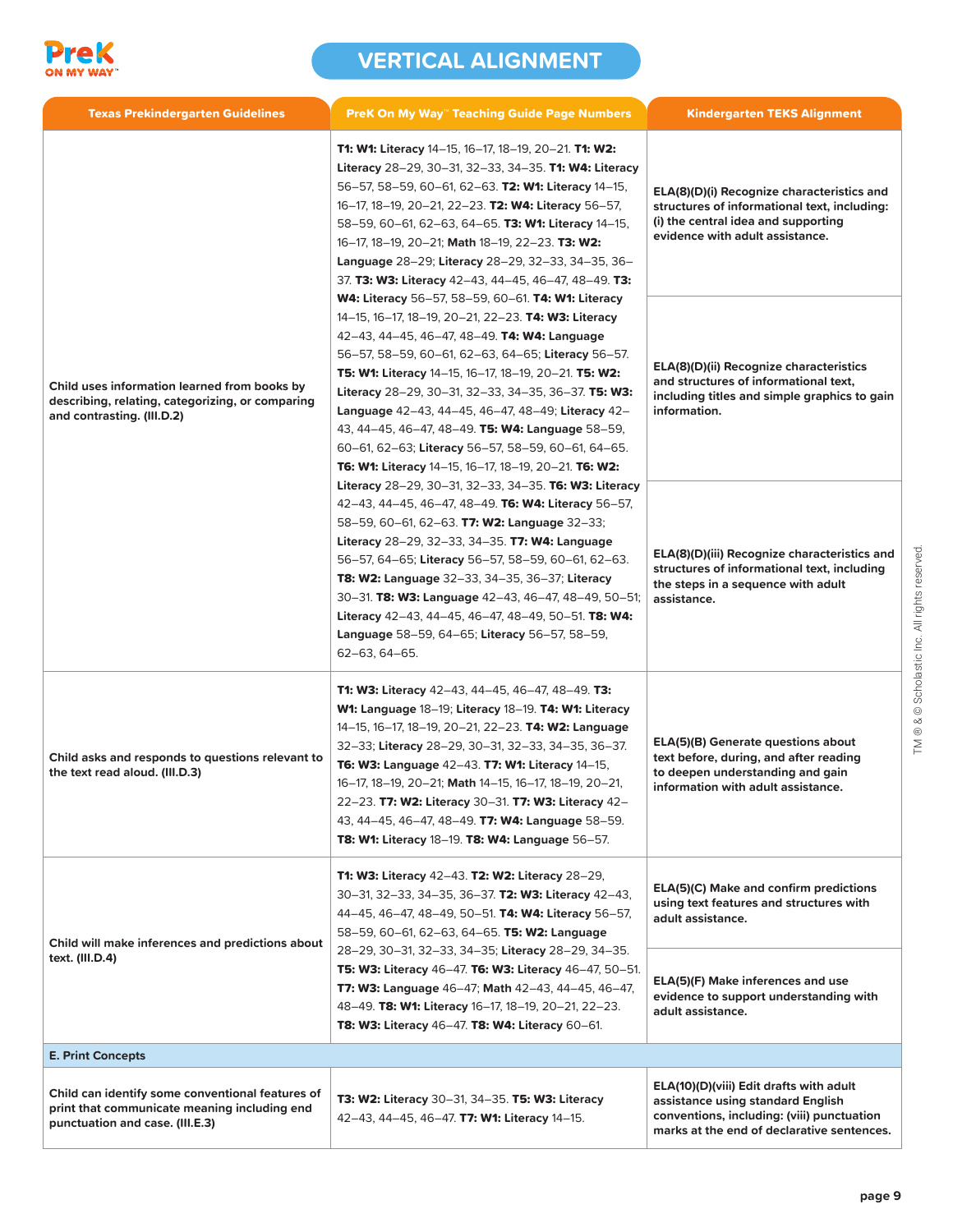

| <b>Texas Prekindergarten Guidelines</b>                                                                                                   | <b>PreK On My Way" Teaching Guide Page Numbers</b>                                                                                                                                                                                                                                                                                                                                                                                                                                                                                                                                                                                                                                                                                                                                                                                                                                                                                                                                                                                           | <b>Kindergarten TEKS Alignment</b>                                                            |
|-------------------------------------------------------------------------------------------------------------------------------------------|----------------------------------------------------------------------------------------------------------------------------------------------------------------------------------------------------------------------------------------------------------------------------------------------------------------------------------------------------------------------------------------------------------------------------------------------------------------------------------------------------------------------------------------------------------------------------------------------------------------------------------------------------------------------------------------------------------------------------------------------------------------------------------------------------------------------------------------------------------------------------------------------------------------------------------------------------------------------------------------------------------------------------------------------|-----------------------------------------------------------------------------------------------|
| <b>IV. Emergent Literacy - Writing Domain</b>                                                                                             |                                                                                                                                                                                                                                                                                                                                                                                                                                                                                                                                                                                                                                                                                                                                                                                                                                                                                                                                                                                                                                              |                                                                                               |
| <b>A. Motivation to Write Skills</b>                                                                                                      |                                                                                                                                                                                                                                                                                                                                                                                                                                                                                                                                                                                                                                                                                                                                                                                                                                                                                                                                                                                                                                              |                                                                                               |
| Child intentionally uses marks, letters, or<br>symbols to record language and verbally shares<br>meaning. (IV.A.1)                        | <b>T1: W2: Math 30-31. T1: W3: Literacy 48-49, 50-51;</b><br>Math 44-45. T1: W4: Literacy 60-61, 62-63, 64-65;<br>Math 60–61. T2: W2: Language 36–37. T2: W3:<br>Language 50-51; Literacy 46-47, 48-49, 50-51. T2:<br><b>W4: Math 64–65. T3: W1: Language 22–23; Literacy</b><br>14-15, 16-17, 18-19, 20-21, 22-23. T3: W2: Language                                                                                                                                                                                                                                                                                                                                                                                                                                                                                                                                                                                                                                                                                                         | ELA(10)(B) Develop drafts in oral, pictorial,<br>or written form by organizing ideas.         |
|                                                                                                                                           | 36-37. T4: W2: Math 34-35, 36-37. T4: W3: Literacy<br>48-49. T4: W4: Math 64-65. T5: W1: Math 22-23.<br><b>T5: W3: Language 46–47, 50–51; Literacy 48–49. T7:</b><br><b>W4: Literacy 62–63, 64–65. T8: W2: Language 34–35,</b><br>36-37. T8: W3: Language 50-51. T8: W4: Language<br>64-65; Literacy 64-65.                                                                                                                                                                                                                                                                                                                                                                                                                                                                                                                                                                                                                                                                                                                                  | ELA(10)(E) Share writing.                                                                     |
| Child independently writes to communicate his/<br>her ideas for a variety of purposes. (IV.A.2)                                           | T1: W2: Math 32-33, 34-35, 36-37. T1: W4: Math<br>62-63, 64-65. T2: W1: Literacy 22-23; Math 22-23.<br>T2: W4: Literacy 64-65. T3: W1: Math 22-23. T3: W2:<br>Literacy 32-33, 34-35, 36-37; Math 36-37. T3: W4:<br>Literacy 64-65; Math 64-65. T4: W1: Math 22-23.<br>T4: W2: Literacy 28-29, 30-31, 34-35, 36-37; Math<br>30-31. T4: W3: Literacy 50-51; Math 50-51. T4: W4:<br>Language 64–65. T5: W1: Literacy 20–21, 22–23. T5:<br>W2: Language 36-37; Literacy 34-35, 36-37; Math<br>36-37. T5: W3: Literacy 46-47, 50-51; Math 50-51.<br><b>T6: W1: Language 22–23; Literacy 20–21, 22–23.</b><br>T6: W2: Language 36-37. T6: W3: Language 50-51;<br>Literacy 48-49, 50-51; Math 50-51. T6: W4: Literacy<br>62-63, 64-65. T7: W1: Literacy 20-21, 22-23. T7: W2:<br>Literacy 34-35, 36-37. T7: W3: Literacy 48-49, 50-51;<br>Math 50-51. <b>T7: W4: Language 64-65; Literacy 62-</b><br>63, 64–65. T8: W1: Literacy 22–23. T8: W2: Literacy<br>36-37; Math 36-37. T8: W3: Language 46-47, 48-49,<br>50-51; Literacy 50-51; Math 50-51. | ELA(10)(A) Plan by generating ideas for<br>writing through class discussions and<br>drawings. |
| <b>B. Writing as a Process</b>                                                                                                            |                                                                                                                                                                                                                                                                                                                                                                                                                                                                                                                                                                                                                                                                                                                                                                                                                                                                                                                                                                                                                                              |                                                                                               |
| Child discusses and contributes ideas for<br>drafts composed in whole-/small-group writing<br>activities. (IV.B.1)                        | <b>T1: W2: Literacy 32-33. T1: W3: Literacy 46-47. T1:</b><br>W4: Math 58-59. T2: W1: Literacy 18-19, 20-21. T4:<br>W2: Literacy 32-33. T4: W3: Literacy 46-47. T4: W4:<br>Literacy 58-59, 60-61. T5: W1: Literacy 18-19. T5:<br>W2: Literacy 32-33. T6: W1: Literacy 18-19. T6: W4:                                                                                                                                                                                                                                                                                                                                                                                                                                                                                                                                                                                                                                                                                                                                                         | ELA(10)(A) Plan by generating ideas for<br>writing through class discussions and<br>drawings. |
|                                                                                                                                           |                                                                                                                                                                                                                                                                                                                                                                                                                                                                                                                                                                                                                                                                                                                                                                                                                                                                                                                                                                                                                                              | ELA(11)(A) Dictate or compose literary<br>texts, including personal narratives.               |
|                                                                                                                                           | Literacy 60-61. T7: W2: Math 32-33, 34-35, 36-37.<br>T8: W1: Literacy 18-19.                                                                                                                                                                                                                                                                                                                                                                                                                                                                                                                                                                                                                                                                                                                                                                                                                                                                                                                                                                 | ELA(11)(B) Dictate or compose<br>informational texts.                                         |
| Child interacts and provides suggestions to<br>revise (add, take out, change order) and edit<br>(conventions) class-made drafts. (IV.B.2) | T4: W1: Literacy 22-23. T7: W3: Language 44-45,                                                                                                                                                                                                                                                                                                                                                                                                                                                                                                                                                                                                                                                                                                                                                                                                                                                                                                                                                                                              | ELA(10)(C) Revise drafts by adding details<br>in pictures or words.                           |
|                                                                                                                                           | 46-47, 48-49. T8: W2: Literacy 32-33.                                                                                                                                                                                                                                                                                                                                                                                                                                                                                                                                                                                                                                                                                                                                                                                                                                                                                                                                                                                                        | ELA(10)(D) Edit drafts with adult assistance<br>using standard English conventions.           |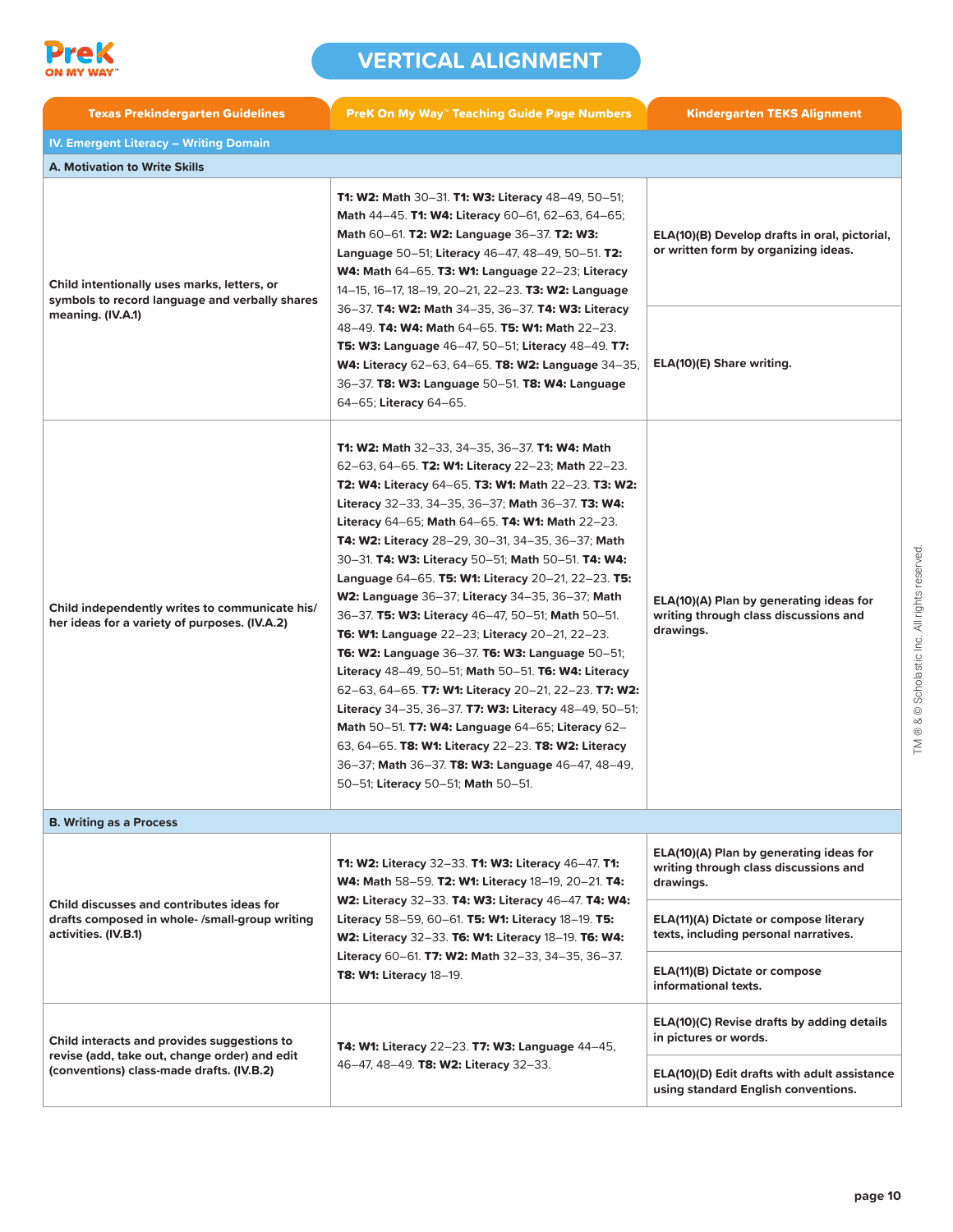

| <b>Texas Prekindergarten Guidelines</b>                                                                               | <b>PreK On My Way" Teaching Guide Page Numbers</b>                                                                                                                                                                                                                                                                                                                                   | <b>Kindergarten TEKS Alignment</b>                                                                                                                                                         |
|-----------------------------------------------------------------------------------------------------------------------|--------------------------------------------------------------------------------------------------------------------------------------------------------------------------------------------------------------------------------------------------------------------------------------------------------------------------------------------------------------------------------------|--------------------------------------------------------------------------------------------------------------------------------------------------------------------------------------------|
| Child shares and celebrates class-made and<br>individual written products. (IV.B.3)                                   | T2: W2: Literacy 32-33, 34-35, 36-37. T3: W2:<br>Literacy 34-35, 36-37. <b>T4: W1: Literacy 22-23. T5:</b><br>W1: Language 18-19, 20-21, 22-23. T5: W2: Language<br>36-37. T6: W3: Literacy 46-47, 48-49. T6: W2: Math<br>32-33, 36-37. T8: W1: Language 22-23.                                                                                                                      | ELA(10)(E) Share writing.                                                                                                                                                                  |
| <b>C. Conventions in Writing</b>                                                                                      |                                                                                                                                                                                                                                                                                                                                                                                      |                                                                                                                                                                                            |
| Child begins to experiment with punctuation<br>when writing. (IV.C.5)                                                 | <b>T4: W2: Literacy 34-35, 36-37. T5: W4: Literacy 56-</b><br>57, 58-59, 60-61, 62-63, 64-65. T7: W1: Language<br>18-19, 20-21.                                                                                                                                                                                                                                                      | ELA(10)(D)(viii) Edit drafts with adult<br>assistance using standard English<br>conventions, including punctuation marks<br>at the end of declarative sentences.                           |
| <b>V. Mathematics Domain</b>                                                                                          |                                                                                                                                                                                                                                                                                                                                                                                      |                                                                                                                                                                                            |
| <b>A. Counting Skills</b>                                                                                             |                                                                                                                                                                                                                                                                                                                                                                                      |                                                                                                                                                                                            |
| Child uses words to rote count from 1 to 30.<br>(V.A.2)                                                               | <b>T1: W1: Math 14–15, 18–19, 22–23. T1: W2: Math 32–</b><br>33. T2: W3: Math 42-43, 50-51. T5: W3: Math 42-43,<br>48-49, 50-51. T7: W1: Math 14-15, 22-23.                                                                                                                                                                                                                          | MATH(5)(A) Recite numbers up to at least<br>100 by ones and tens beginning with any<br>given number.                                                                                       |
| Child counts 1–10 items, with one count per<br>item. (V.A.3)                                                          | <b>T1: W2: Math</b> 28-29, 30-31, 32-33, 34-35, 36-37. <b>T1:</b><br><b>W4: Math 56-57, 58-59, 60-61, 62-63. T3: W1: Math</b><br>14-15, 16-17, 18-19, 20-21, 22-23. T3: W2: Language<br>34-35. T4: W1: Math 16-17, 22-23. T4: W3: Math<br>42-43, 44-45, 46-47, 48-49. T5: W3: Math 42-43. T6:<br>W3: Language 42-43. T7: W3: Math 44-45. T8: W4:<br>Math 56-57, 58-59, 62-63, 64-65. | MATH(2)(A) Count forward and backward<br>to at least 20 with and without objects.                                                                                                          |
| Child counts up to 10 items and demonstrates<br>that the last count indicates how many items<br>were counted. (V.A.5) | <b>T1: W2: Math</b> 28-29, 30-31, 32-33, 34-35, 36-37. <b>T1:</b><br><b>W3: Math 42-43. T2: W4: Math 56-57, 58-59, 60-61,</b><br>64-65. T3: W2: Math 28-29, 30-31, 32-33, 34-35,<br>36-37. T4: W4: Math 56-57, 58-59, 60-61, 62-63,<br>64-65. T5: W3: Math 44-45. T7: W3: Math 44-45.<br>48-49, 50-51. T8: W2: Math 28-29, 30-31, 32-33,<br>34-35, 36-37.                            | MATH(2)(C) Count a set of objects up to<br>at least 20 and demonstrate that the last<br>number said tells the number of objects<br>in the set regardless of their arrangement<br>or order. |
| Child verbally identifies, without counting, the<br>number of objects from 1 to 5. (V.A.8)                            | <b>T1: W3: Math 42-43, 44-45, 48-49, 50-51. T4: W2:</b><br>Math 32-33, 34-35, 36-37. T6: W4: Math 56-57,<br>58-59, 60-61, 62-63. T8: W1: Math 16-17, 18-19,<br>20-21. T8: W2: Math 28-29.                                                                                                                                                                                            | MATH(2)(D) Recognize instantly the<br>quantity of a small group of objects in<br>organized and random arrangements                                                                         |
| Child recognizes one-digit numerals, 0-9. (V.A.9)                                                                     | <b>T1: W2: Math 36-37. T3: W1: Math 20-21, 22-23. T3:</b><br>W3: Math 44-45. T5: W2: Math 28-29, 30-31, 32-33,<br>34-35, 36-37. T8: W4: Math 56-57, 58-59, 62-63,<br>64-65.                                                                                                                                                                                                          | MATH(2)(B) Read, write, and represent<br>whole numbers from 0 to at least 20 with<br>and without objects or pictures.                                                                      |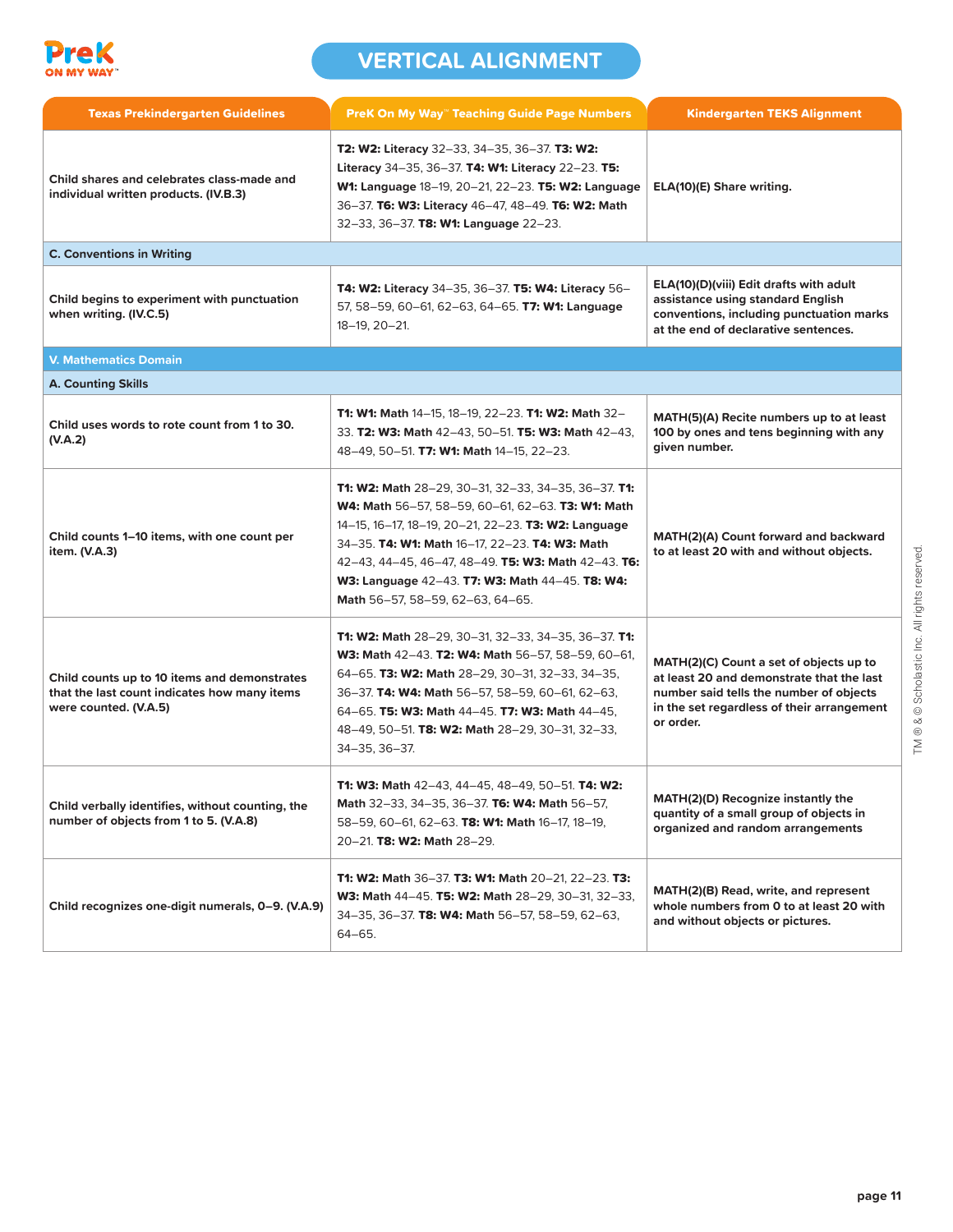

| <b>Texas Prekindergarten Guidelines</b>                                                                                          | <b>PreK On My Way" Teaching Guide Page Numbers</b>                                                                                                                                                                                                                                                                                                                                                                                                                             | <b>Kindergarten TEKS Alignment</b>                                                                                                                                                       |
|----------------------------------------------------------------------------------------------------------------------------------|--------------------------------------------------------------------------------------------------------------------------------------------------------------------------------------------------------------------------------------------------------------------------------------------------------------------------------------------------------------------------------------------------------------------------------------------------------------------------------|------------------------------------------------------------------------------------------------------------------------------------------------------------------------------------------|
| <b>B. Adding To/Taking Away Skills</b>                                                                                           |                                                                                                                                                                                                                                                                                                                                                                                                                                                                                |                                                                                                                                                                                          |
| Child uses concrete objects, creates pictorial<br>models and shares a verbal word problem for<br>adding up to 5 objects. (V.B.1) | T3: W2: Math 28-29, 30-31, 36-37. T3: W4: Math<br>58-59, 60-61, 62-63, 64-65. T4: W1: Math 18-19, 22-<br>23. T5: W1: Math 18-19. T5: W2: Math 28-29, 32-33,<br>34-35, 36-37. T6: W4: Math 56-57, 58-59, 62-63. T7:<br>W3: Math 46-47. T8: W1: Math 14-15, 16-17. T8: W2:<br>Math 28-29, 34-35, 36-37.                                                                                                                                                                          | MATH(3)(A) Model the action of joining<br>to represent addition and the action of<br>separating to represent subtraction.                                                                |
|                                                                                                                                  |                                                                                                                                                                                                                                                                                                                                                                                                                                                                                | MATH(3)(B) Solve word problems using<br>objects and drawings to find sums up to 10<br>and differences within 10.                                                                         |
|                                                                                                                                  |                                                                                                                                                                                                                                                                                                                                                                                                                                                                                | MATH(3)(C) Explain the strategies used<br>to solve problems involving adding and<br>subtracting within 10 using spoken words,<br>concrete and pictorial models, and number<br>sentences. |
|                                                                                                                                  |                                                                                                                                                                                                                                                                                                                                                                                                                                                                                | MATH(3)(A) Model the action of joining<br>to represent addition and the action of<br>separating to represent subtraction.                                                                |
| Child uses concrete models or makes a verbal<br>word problem for subtracting 0-5 objects from                                    | T3: W2: Math 28-29, 30-31, 36-37. T3: W4: Math<br>58-59, 60-61, 62-63, 64-65. T4: W1: Math 18-19, 22-<br>23. T5: W1: Math 18-19. T5: W2: Math 30-31, 32-33,<br>34-35, 36-37. T6: W4: Math 60-61, 62-63, 64-65. T7:<br>W3: Math 46-47. T8: W1: Math 14-15, 16-17. T8: W2:<br>Math 28-29, 34-35, 36-37.                                                                                                                                                                          | MATH(3)(B) Solve word problems using<br>objects and drawings to find sums up to 10<br>and differences within 10.                                                                         |
| a set. (V.B.2)                                                                                                                   |                                                                                                                                                                                                                                                                                                                                                                                                                                                                                | MATH(3)(C) Explain the strategies used<br>to solve problems involving adding and<br>subtracting within 10 using spoken words,<br>concrete and pictorial models, and number<br>sentences. |
| <b>C. Geometry and Spatial Sense Skills</b>                                                                                      |                                                                                                                                                                                                                                                                                                                                                                                                                                                                                |                                                                                                                                                                                          |
|                                                                                                                                  | T1: W1: Language 20-21; Literacy 20-21. T2: W2:<br>Math 28-29, 30-31, 32-33, 34-35, 36-37. T2: W3:<br>Math 44-45, 46-47, 48-49. T3: W1: Language 14-15.<br>T3: W2: Language 28-29. T3: W3: Math 44-45. T6:<br>W2: Math 28-29, 30-31, 32-33, 34-35, 36-37. T6:<br>W3: Math 42-43, 44-45, 46-47, 48-49, 50-51. T7:<br>W4: Math 56-57, 58-59, 60-61, 62-63, 64-65.                                                                                                                | MATH(6)(A) Identify two-dimensional<br>shapes, including circles, triangles,<br>rectangles, and squares as special<br>rectangles.                                                        |
| Child names common shapes. (V.C.1)                                                                                               |                                                                                                                                                                                                                                                                                                                                                                                                                                                                                | MATH(6)(B) Identify three-dimensional<br>solids, including cylinders, cones, spheres,<br>and cubes, in the real world.                                                                   |
|                                                                                                                                  |                                                                                                                                                                                                                                                                                                                                                                                                                                                                                | MATH(6)(C) Identify two-dimensional<br>components of three-dimensional objects.                                                                                                          |
| Child creates shapes. (V.C.2)                                                                                                    | <b>T2: W2: Math 30-31, 32-33, 34-35, 36-37. T2: W4:</b><br>Math 60-61, 62-63, 64-65. T6: W2: Math 30-31,<br>34-35, 36-37. T6: W3: Math 44-45, 48-49.                                                                                                                                                                                                                                                                                                                           | MATH(6)(F) create two dimensional shapes<br>using a variety of materials and drawings.                                                                                                   |
| <b>D. Measurement Skills</b>                                                                                                     |                                                                                                                                                                                                                                                                                                                                                                                                                                                                                |                                                                                                                                                                                          |
| Child recognizes and compares heights or<br>lengths of people or objects. (V.D.1)                                                | <b>T1: W1: Math 20–21, 22–23. T1: W3: Math 46–47,</b><br>50-51. T3: W2: Math 32-33, 34-35. T3: W3: Language<br>42-43, 44-45, 46-47, 48-49; Literacy 42-43, 44-45,<br>46-47, 48-49; Math 42-43, 44-45, 46-47, 48-49,<br>50-51. T3: W4: Math 56-57, 58-59, 60-61, 64-65. T4:<br>W2: Math 28-29, 30-31, 32-33. T5: W2: Language<br>32-33. T6: W1: Math 14-15, 16-17, 18-19, 20-21. T7:<br><b>W3: Math 46-47, 48-49, 50-51. T8: W3: Math 42-43,</b><br>44-45, 46-47, 48-49, 50-51. | MATH(7)(B) Compare two objects with<br>a common measurable attribute to see<br>which object has more of/less of the<br>attribute and describe the difference.                            |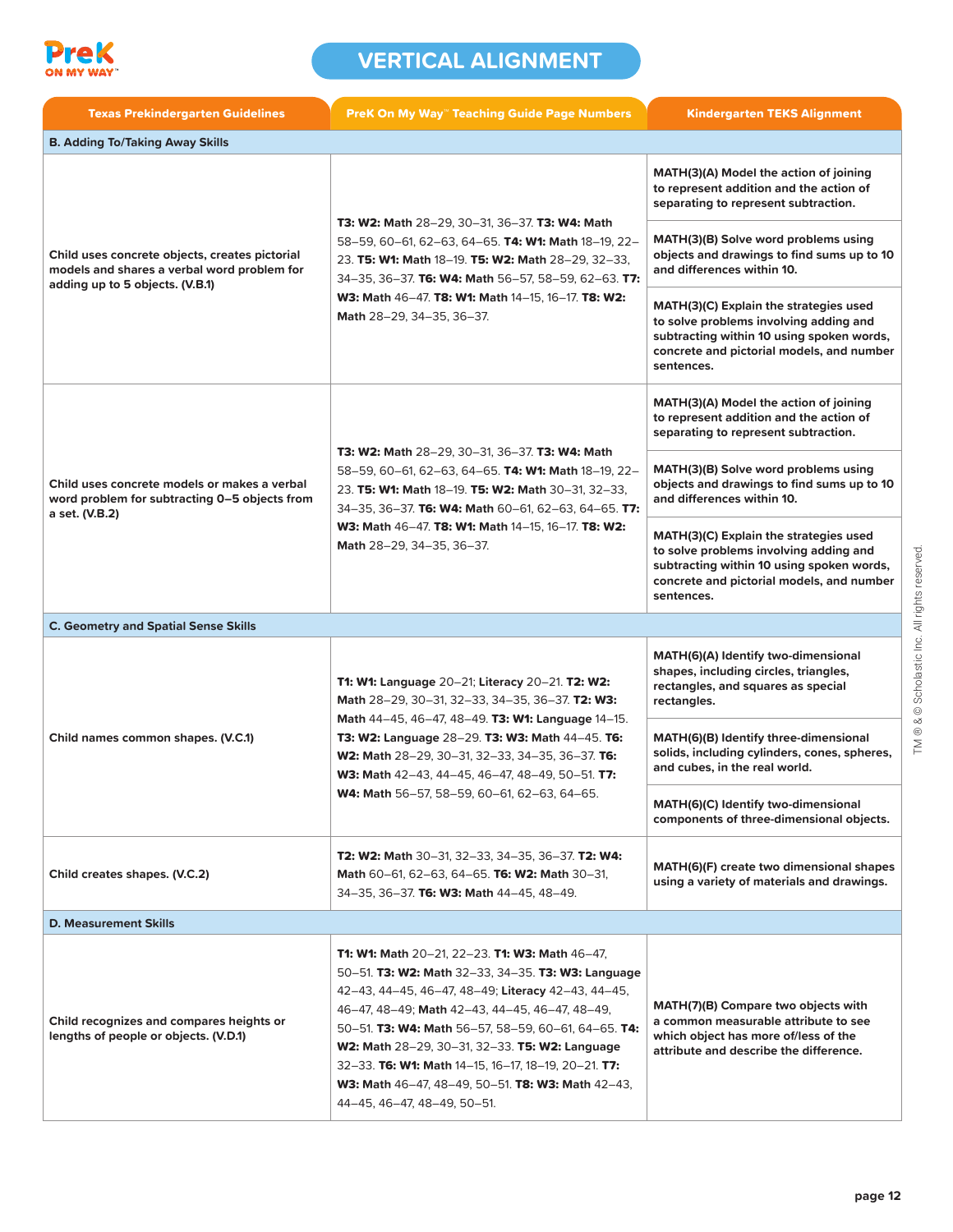

| <b>Texas Prekindergarten Guidelines</b>                                                                                                                  | <b>PreK On My Way" Teaching Guide Page Numbers</b>                                                                                                                                                                                                                                                                                                                                                                                                                                                                                                                                                                                                                                                                                                                                                          | <b>Kindergarten TEKS Alignment</b>                                                                                                                            |
|----------------------------------------------------------------------------------------------------------------------------------------------------------|-------------------------------------------------------------------------------------------------------------------------------------------------------------------------------------------------------------------------------------------------------------------------------------------------------------------------------------------------------------------------------------------------------------------------------------------------------------------------------------------------------------------------------------------------------------------------------------------------------------------------------------------------------------------------------------------------------------------------------------------------------------------------------------------------------------|---------------------------------------------------------------------------------------------------------------------------------------------------------------|
| Child informally recognizes and compares<br>weights of objects or people. (V.D.3)                                                                        | <b>T3: W3: Language 48–49. T3: W3: Literacy 48–49. T3:</b><br>W3: Math 42-43, 44-45, 48-49. T3: W4: Math 56-57,<br>58-59, 60-61, 62-63, 64-65. T4: W2: Math 32-33,<br>34-35, 36-37. T6: W4: Math 56-57, 58-59, 60-61,<br>62-63, 64-65.                                                                                                                                                                                                                                                                                                                                                                                                                                                                                                                                                                      | MATH(7)(B) Compare two objects with<br>a common measurable attribute to see<br>which object has more of/less of the<br>attribute and describe the difference. |
| <b>E. Classification and Patterns Skills</b>                                                                                                             |                                                                                                                                                                                                                                                                                                                                                                                                                                                                                                                                                                                                                                                                                                                                                                                                             |                                                                                                                                                               |
| Child sorts objects that are the same and<br>different into groups and uses language to<br>describe how the groups are similar and<br>different. (V.E.1) | T1: W1: Language 20-21; Literacy 20-21. T1: W3: Math<br>46-47. T2: W1: Language 18-19, 20-21; Literacy 18-19,<br>20-21. T2: W4: Language 62-63; Literacy 62-63,<br>Math 58-59, 60-61, 62-63, 64-65. T3: W2: Math 32-<br>33, 34-35, 36-37. T3: W3: Language 42-43; Literacy<br>42-43. T3: W4: Language 56-57, 58-59, 60-61;<br>Literacy 56-57, 58-59, 60-61. T4: W2: Language 28-<br>29; Literacy 28-29; Math 34-35. T4: W3: Language<br>48-49; Literacy 48-49. T4: W4: Math 56-57, 58-59,<br>60-61. T5: W2: Language 34-35; Literacy 34-35. T6:<br>W3: Math 46-47. T7: W1: Language 18-19; Literacy<br>18-19. T7: W2: Language 32-33, 34-35; Literacy<br>34-35. T7: W3: Language 42-43; Literacy 42-43. T8:<br>W2: Language 28-29, 34-35; Literacy 28-29, 34-35.<br>T8: W3: Language 48-49; Literacy 48-49. | MATH(8)(A) Collect, sort, and organize<br>data into two or three categories.                                                                                  |
| Child collects data and organizes it in a graphic<br>representation. (V.E.2)                                                                             | <b>T3: W2: Math 32-33, 34-35. T3: W3: Math 46-47,</b><br>50-51. T5: W4: Math 60-61, 62-63, 64-65. T6: W3:<br>Math 48-49. T8: W3: Math 42-43, 44-45, 46-47,<br>48-49, 50-51.                                                                                                                                                                                                                                                                                                                                                                                                                                                                                                                                                                                                                                 | MATH(8)(A) Collect, sort, and organize<br>data into two or three categories.                                                                                  |
|                                                                                                                                                          |                                                                                                                                                                                                                                                                                                                                                                                                                                                                                                                                                                                                                                                                                                                                                                                                             | MATH(8)(B) Use data to create real-object<br>and picture graphs.                                                                                              |
| Child recognizes and creates patterns. (V.E.3)                                                                                                           | T4: W1: Math 20-21. T4: W4: Math 62-63, 64-65. T5:<br>W1: Math 14-15, 16-17, 18-19, 20-21, 22-23. T6: W1:<br>Math 16-17, 18-19. T6: W2: Math 32-33, 34-35, 36-37.<br>T7: W3: Math 44-45, 48-49.                                                                                                                                                                                                                                                                                                                                                                                                                                                                                                                                                                                                             | MATH(5) Algebraic reasoning. The student<br>applies mathematical process standards to<br>identify the pattern in the number word list.                        |
| <b>VI. Science</b>                                                                                                                                       |                                                                                                                                                                                                                                                                                                                                                                                                                                                                                                                                                                                                                                                                                                                                                                                                             |                                                                                                                                                               |
| <b>A. Physical Science Skills</b>                                                                                                                        |                                                                                                                                                                                                                                                                                                                                                                                                                                                                                                                                                                                                                                                                                                                                                                                                             |                                                                                                                                                               |
| Child observes, investigates, describes, and<br>discusses properties and characteristics of<br>common objects. (VI.A.1)                                  | T2: W1: Language 18-19; Literacy 18-19. T3: W1:<br>Language 16-17, 22-23; Literacy 16-17, 18-19, 20-21.<br><b>T3: W3: Language</b> 42–43, 44–45, 46–47, 50–51;<br>Literacy 44-45, 46-47. T3: W4: Literacy 56-57,<br>58-59, 60-61, 62-63, 64-65. <b>T4: W4: Literacy</b><br>62-63; Math 64-65. T5: W1: Language 14-15, 20-21,<br>22-23; Literacy 14-15. T6: W1: Math 14-15, 16-17,<br>18-19, 22-23. T6: W4: Language 56-57, 58-59,<br>60-61, 62-63, 64-65; Literacy 58-59, 60-61. T7: W2:<br>Literacy 28-29, 30-31, 32-33, 34-35, 36-37. T7: W3:<br>Math 42-43, 44-45, 46-47, 48-49, 50-51. T7: W4:<br>Language 60-61, 62-63; Literacy 60-61, 62-63. T8:<br><b>W1: Language 14-15.</b>                                                                                                                       | SCI(5)(A) Observe and record properties<br>of objects, including bigger or smaller,<br>heavier or lighter, shape, color, and<br>texture.                      |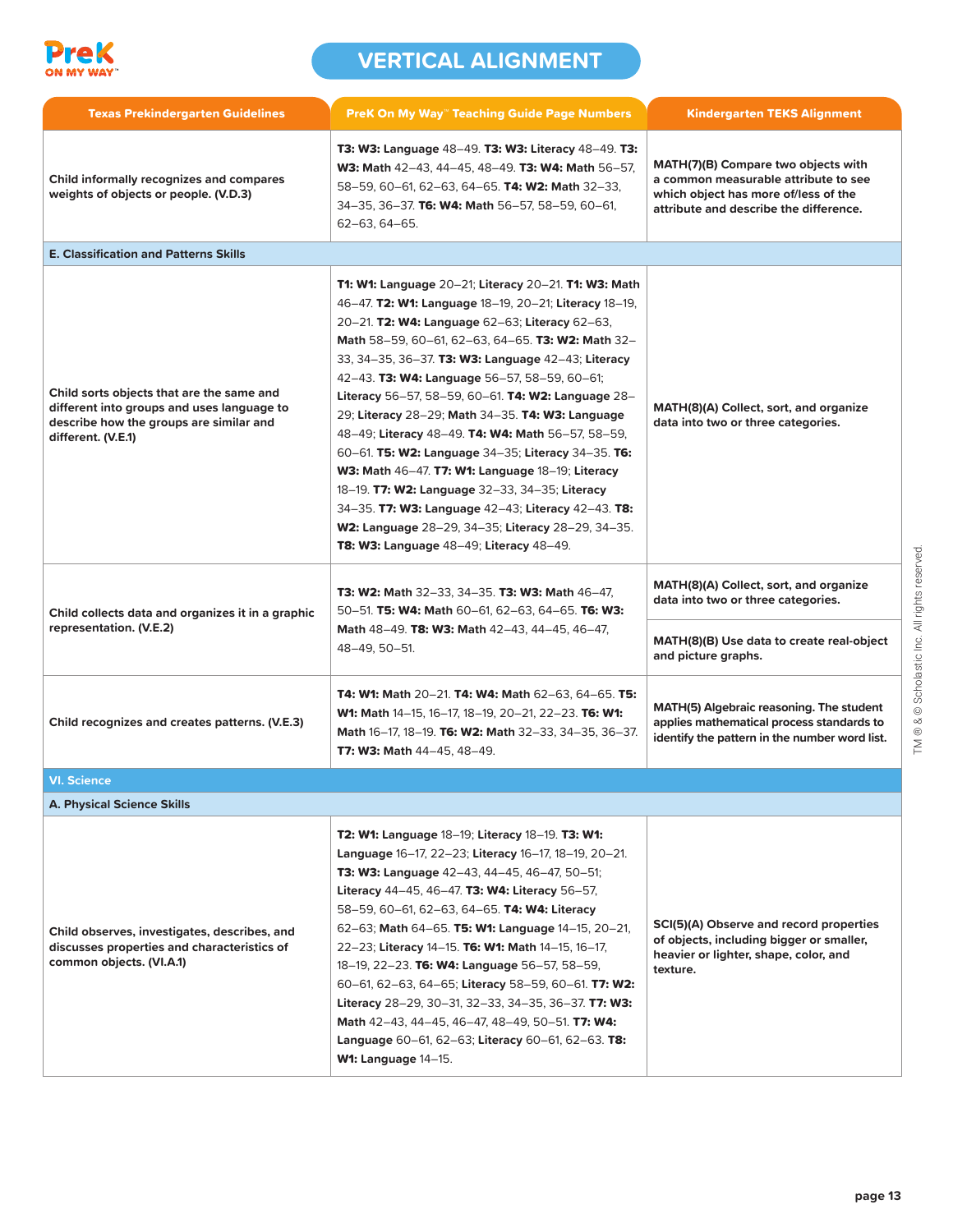

| <b>Texas Prekindergarten Guidelines</b>                                                                                          | <b>PreK On My Way" Teaching Guide Page Numbers</b>                                                                                                                                                                                                                                                                                | <b>Kindergarten TEKS Alignment</b>                                                                                                                                        |
|----------------------------------------------------------------------------------------------------------------------------------|-----------------------------------------------------------------------------------------------------------------------------------------------------------------------------------------------------------------------------------------------------------------------------------------------------------------------------------|---------------------------------------------------------------------------------------------------------------------------------------------------------------------------|
| Child observes, investigates, describes, and<br>discusses position and motion of objects.<br>(VI.A.2)                            | T2: W4: Language 62-63; Literacy 62-63; Math 62-<br>63, 64-65. T3: W4: Language 56-57, 58-59, 60-61,<br>62-63, 64-65; Literacy 56-57, 58-59, 60-61, 62-63;<br>Math 58-59, 62-63, 64-65. T5: W3: Literacy 50-51.<br>T6: W4: Math 56-57, 58-59, 60-61, 62-63, 64-65.                                                                | SCI(6)(C) Observe and describe the<br>location of an object in relation to another<br>such as above, below, behind, in front of,<br>and beside.                           |
|                                                                                                                                  |                                                                                                                                                                                                                                                                                                                                   | K(6)(D) Observe and describe the ways<br>that objects can move such as in a straight<br>line, zigzag, up and down, back and forth,<br>round and round, and fast and slow. |
| Child observes, investigates, describes, and<br>discusses sources of energy, including light,<br>heat, and electricity. (VI.A.4) | T3: W2: Literacy 30-31. T7: W4: Literacy 58-59,<br>60-61, 62-63. T8: W1: Math 14-15, 22-23.                                                                                                                                                                                                                                       | SCI(6)(A) Use the senses to explore<br>different forms of energy such as light,<br>thermal, and sound.                                                                    |
| <b>B. Life Science Skills</b>                                                                                                    |                                                                                                                                                                                                                                                                                                                                   |                                                                                                                                                                           |
| Child observes, investigates, describes, and<br>discusses the characteristics of organisms.<br>(VI.B.1)                          | <b>T4: W1: Math 14-15, 16-17, 18-19, 20-21, 22-23. T4:</b><br>W3: Literacy 42-43, 44-45, 46-47, 48-49, 50-51. T4:<br>W4: Language 60-61, 62-63, 64-65; Literacy 56-57,<br>58-59, 60-61, 62-63, 64-65; Math 56-57, 58-59,<br>60-61, 62-63, 64-65. T5: W1: Literacy 18-19, 20-21,<br>22-23. T8: W4: Language 60-61; Literacy 60-61. | SCI(10)(A) Sort plants and animals into<br>groups based on physical characteristics<br>such as color, size, body covering, or leaf<br>shape.                              |
| Child describes life cycles of organisms. (VI.B.2)                                                                               | T4: W3: Language 42-43, 44-45, 48-49; Literacy<br>42-43, 48-49. T7: W2: Language 28-29, 32-33,<br>34-35; Literacy 34-35. T7: W3: Language 42-43,<br>44-45; Literacy 42-43, 44-45. T8: W3: Language<br>46-47; Literacy 42-43, 44-45, 46-47, 48-49, 50-51.                                                                          | SCI(10)(D) Observe changes that are part<br>of a simple life cycle of a plant: seed,<br>seedling, plant, flower, and fruit.                                               |
| <b>C. Earth and Space Science Skills</b>                                                                                         |                                                                                                                                                                                                                                                                                                                                   |                                                                                                                                                                           |
| Child observes, investigates, describes, and<br>discusses earth materials and their properties<br>and uses. (VI.C.1)             | T2: W4: Literacy 56-57, 58-59, 60-61, 64-65. T3: W2:<br>Math 34-35, 36-37. T4: W3: Language 42-43, 44-45,<br>50-51; Literacy 44-45. T7: W3: Literacy 42-43, 44-45,<br>46-47, 48-49, 50-51. T7: W4: Language 56-57;<br>Literacy 56-57.                                                                                             | SCI(7)(A) Observe, describe, and sort rocks<br>by size, shape, color, and texture.                                                                                        |
|                                                                                                                                  |                                                                                                                                                                                                                                                                                                                                   | SCI(7)B) Observe and describe physical<br>properties of natural sources of water,<br>including color and clarity.                                                         |
|                                                                                                                                  |                                                                                                                                                                                                                                                                                                                                   | SCI(7)(C) Give examples of ways rocks,<br>soil, and water are useful.                                                                                                     |
| Child identifies, observes, and discusses objects<br>in the sky. (VI.C.2)                                                        | T3: W2: Language 28-29, 30-31, 32-33, 34-35,<br>36-37; Literacy 28-29, 30-31, 32-33, 34-35; Math<br>28-29, 32-33, 34-35, 36-37. T4: W3: Math 44-45,<br>46-47, 48-49. T7: W1: Language 14-15; Literacy 14-15,<br>16-17, 18-19, 20-21, 22-23.                                                                                       | SCI(8)(C) Observe, describe, and illustrate<br>objects in the sky such as the clouds,<br>Moon, and stars, including the Sun.                                              |
| Child observes and describes what happens<br>during changes in the earth and sky. (VI.C.3)                                       | T3: W2: Language 28-29, 30-31, 34-35; Literacy 28-<br>29, 30–31, 32–33, 34–35, 36–37; <b>Math</b> 28–29, 32–33,<br>34-35. T7: W1: Language 18-19, 20-21; Literacy 20-<br>21. T7: W2: Language 28-29, 30-31, 32-33, 34-35;<br>Literacy 28-29, 30-31, 32-33, 34-35; Math 36-37. T8:<br><b>W4: Language 56–57; Literacy 56–57.</b>   | SCI(8)(A) Observe and describe weather<br>changes from day to day and over<br>seasons.                                                                                    |
|                                                                                                                                  |                                                                                                                                                                                                                                                                                                                                   | SCI(8)(B) Identify events that have<br>repeating patterns, including seasons of<br>the year and day and night.                                                            |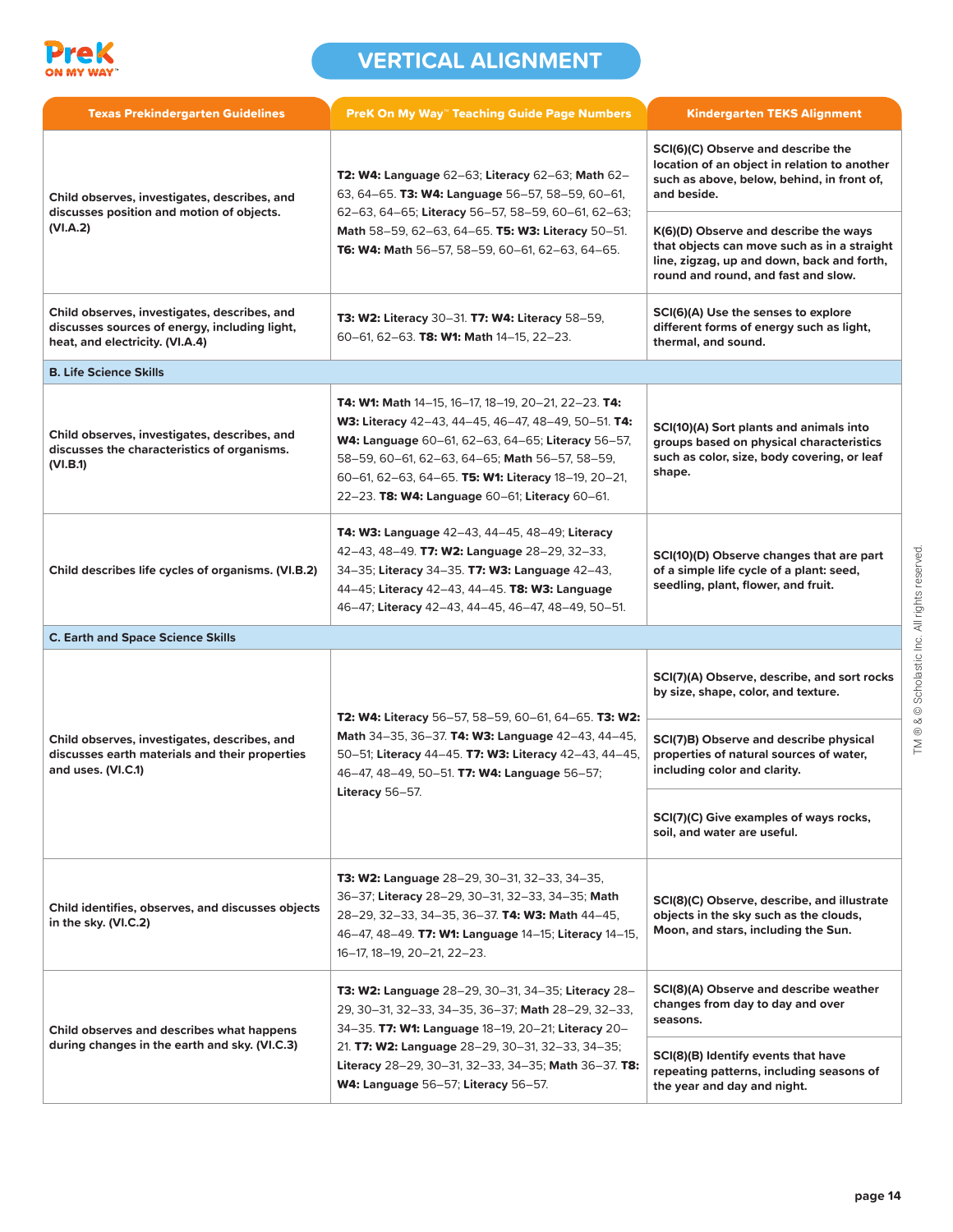

| <b>Texas Prekindergarten Guidelines</b>                                                                                                                                                | <b>PreK On My Way™ Teaching Guide Page Numbers</b>                                                                                                                                                                                                                                           | <b>Kindergarten TEKS Alignment</b>                                                                                                                                                  |
|----------------------------------------------------------------------------------------------------------------------------------------------------------------------------------------|----------------------------------------------------------------------------------------------------------------------------------------------------------------------------------------------------------------------------------------------------------------------------------------------|-------------------------------------------------------------------------------------------------------------------------------------------------------------------------------------|
| Child demonstrates the importance of caring for<br>our environment and our planet. (VI.C.4)                                                                                            | T2: W2: Language 28-29, 36-37; Literacy 28-29. T4:<br>W3: Math 44-45. T7: W4: Language 62-63, 64-65;<br>Literacy 56-57, 58-59, 60-61, 62-63, 64-65; Math<br>62-63, 64-65.                                                                                                                    | SCI(1)(B) Demonstrate how to use,<br>conserve, and dispose of natural resources<br>and materials such as conserving water<br>and reusing or recycling paper, plastic,<br>and metal. |
| <b>VII. Social Studies Domain</b>                                                                                                                                                      |                                                                                                                                                                                                                                                                                              |                                                                                                                                                                                     |
| A. People, Past and Present Skills                                                                                                                                                     |                                                                                                                                                                                                                                                                                              |                                                                                                                                                                                     |
| <b>Child identifies similarities and differences</b><br>between himself, classmates, and other children<br>inclusive of specific characteristics and cultural<br>influences. (VII.A.1) | <b>T1: W1: Language 14–15, 16–17; Literacy 14–15, 18–19,</b><br>20-21. T1: W3: Language 42-43, 44-45, 46-47,<br>48-49, 50-51; Literacy 44-45, 46-47. T5: W1: Literacy<br>16-17, 18-19, 22-23. <b>T7: W1: Language</b> 16-17.                                                                 | SS(11)(A) Identify similarities and<br>differences among people such as kinship,<br>laws, and religion.                                                                             |
|                                                                                                                                                                                        |                                                                                                                                                                                                                                                                                              | SS(11)(B) Identify similarities and<br>differences among people such as music,<br>clothing, and food.                                                                               |
| Child identifies similarities and differences in<br>characteristics of families. (VII.A.2)                                                                                             | <b>T1: W1: Language</b> 14-15, 16-17, 18-19, 20-21, 22-23;<br>Literacy 14-15, 16-17, 18-19, 20-21. T1: W3: Math 42-<br>43, 44-45, 46-47, 48-49, 50-51. T5: W3: Language<br>50-51. T7: W4: Language 60-61. T8: W3: Language<br>42-43, 46-47; Literacy 42-43.                                  | SS(12)(B) Compare family customs and<br>traditions.                                                                                                                                 |
| <b>B. Economic Skills</b>                                                                                                                                                              |                                                                                                                                                                                                                                                                                              |                                                                                                                                                                                     |
| Child demonstrates that all people need food,<br>clothing, and shelter. (VII.B.1)                                                                                                      | <b>T2: W3: Language 42–43. T3: W2: Literacy 32–33;</b><br>Math 30-31, 34-35. T5: W2: Language 28-29, 34-35.<br>T6: W4: Language 56-57, 58-59, 62-63; Literacy<br>62-63. T8: W3: Language 46-47; Literacy 46-47.                                                                              | SS(6)(A) Identify basic human needs of<br>food, clothing, and shelter.                                                                                                              |
| Child discusses the roles and responsibilities of<br>family, school, and community helpers. (VII.B.3)                                                                                  | <b>T2: W3: Language</b> 42–43, 44–45, 46–47, 48–49,<br>50-51; Literacy 48-49; Math 42-43, 44-45, 46-47,<br>48-49, 50-51. T2: W4: Language 56-57; Literacy<br>56-57. T5: W3: Math 42-43, 44-45, 46-47, 50-51. T8:<br>W1: Literacy 20-21, 22-23. T8: W4: Language 62-63;<br>Literacy $62-63$ . | SS(7)(A) Identify jobs in the home, school,<br>and community.                                                                                                                       |
| <b>C. Geography Skills</b>                                                                                                                                                             |                                                                                                                                                                                                                                                                                              |                                                                                                                                                                                     |
| Child identifies and creates common features in<br>the natural environment. (VII.C.1)                                                                                                  | T2: W2: Math 28-29, 30-31, 32-33, 34-35, 36-37.<br>T2: W3: Literacy 42-43, 44-45, 46-47, 50-51. T3: W2:<br>Language 30-31; Literacy 30-31. T4: W2: Language<br>36-37. T7: W1: Language 22-23. T8: W4: Literacy<br>60-61, 64-65.                                                              | SS(5)(A) Identify the physical<br>characteristics of place such as landforms,<br>bodies of water, natural resources, and<br>weather.                                                |
| Child explores geography tools and resources.<br>(VII.C.2)                                                                                                                             | T1: W1: Math 14-15, 16-17, 18-19. T1: W4: Math 56-57.<br>T2: W1: Language 16-17. T2: W2: Language 34-35;<br>Literacy 34-35. T8: W1: Language $16-17$ .                                                                                                                                       | SS(4)(C) Identify tools that aid in<br>determining location, including maps<br>and globes.                                                                                          |
| <b>D. Citizenship Skills</b>                                                                                                                                                           |                                                                                                                                                                                                                                                                                              |                                                                                                                                                                                     |
| Child identifies flags of the United States and<br>Texas. (VII.D.1)                                                                                                                    | <b>T8: W4: Literacy 60–61. T2: W2: Math 30–31.</b>                                                                                                                                                                                                                                           | SS(10)(A) Identify the flags of the United<br><b>States and Texas.</b>                                                                                                              |
| Child recites the Pledge of Allegiance to the<br>United States flag and the state flag and<br>observes a moment of silence. (VII.D.2)                                                  | <b>T8: W4: Math</b> 56–57, 64–65.                                                                                                                                                                                                                                                            | SS(10)(B) Recite the Pledge of Allegiance<br>to the United States Flag and the Pledge<br>to the Texas Flag.                                                                         |
| The child engages in voting as a method for<br>group decision-making. (VII.D.3)                                                                                                        | T1: W4: Literacy 60-61. T2: W1: Literacy 22-23. T8:<br>W4: Math 62-63, 64-65.                                                                                                                                                                                                                | SS(10)(D) Use voting as a method for<br>group decision making.                                                                                                                      |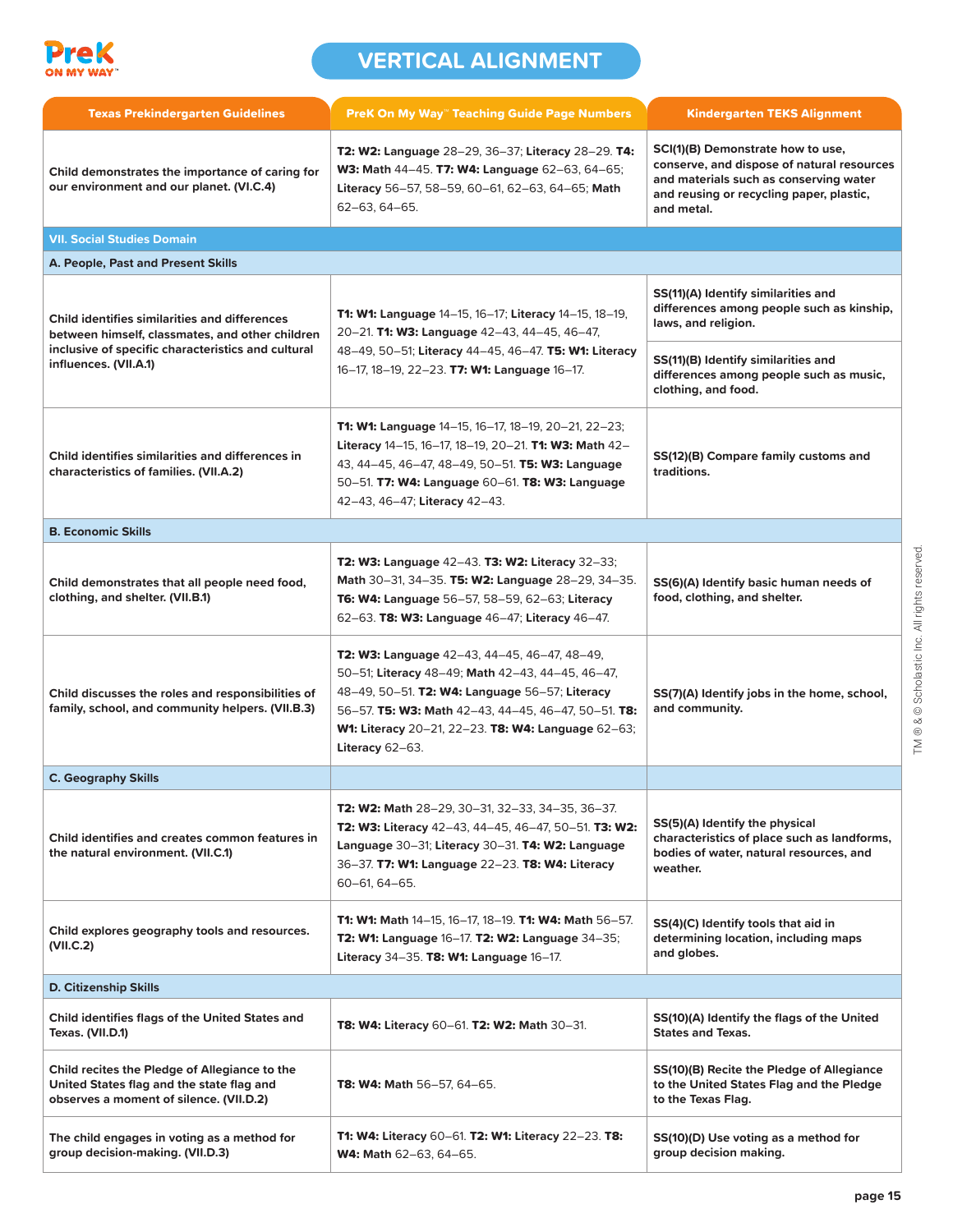

| <b>Texas Prekindergarten Guidelines</b>                                                                                                   | <b>PreK On My Way" Teaching Guide Page Numbers</b>                                                                                                                                                                                                                                                                                                                                                                                                                                                                                                                | <b>Kindergarten TEKS Alignment</b>                                                                                                                                                                                                       |
|-------------------------------------------------------------------------------------------------------------------------------------------|-------------------------------------------------------------------------------------------------------------------------------------------------------------------------------------------------------------------------------------------------------------------------------------------------------------------------------------------------------------------------------------------------------------------------------------------------------------------------------------------------------------------------------------------------------------------|------------------------------------------------------------------------------------------------------------------------------------------------------------------------------------------------------------------------------------------|
| <b>VIII. Fine Arts Domain</b>                                                                                                             |                                                                                                                                                                                                                                                                                                                                                                                                                                                                                                                                                                   |                                                                                                                                                                                                                                          |
| <b>A. Art Skills</b>                                                                                                                      |                                                                                                                                                                                                                                                                                                                                                                                                                                                                                                                                                                   |                                                                                                                                                                                                                                          |
| Child uses a variety of art materials and activities<br>for sensory experience and exploration. (VIII.A.1)                                | <b>T1: W2: Language 32-33, 34-35; Literacy 34-35. T1:</b><br>W4: Language 56-57, 58-59, 60-61, 64-65; Literacy<br>56-57, 60-61. T2: W1: Language 14-15, 18-19, 20-21,<br>22-23. T2: W2: Math 30-31, 36-37. T2: W3: Literacy<br>46-47. T3: W4: Language 64-65; Literacy 60-61. T4:<br>W4: Literacy 60–61. T5: W1: Literacy 16–17. T5: W3:<br>Literacy 44-45. T6: W2: Math 30-31. T6: W3: Literacy<br>44-45, 46-47, 48-49, 50-51. T7: W1: Literacy 16-17.<br><b>T7: W2: Literacy 28-29. T7: W4: Math 58-59.</b>                                                     | FA(1)(B) Identify the elements of art,<br>including line, shape, color, texture,<br>and form, and the principles of design,<br>including repetition/pattern and balance,<br>in the environment.                                          |
|                                                                                                                                           |                                                                                                                                                                                                                                                                                                                                                                                                                                                                                                                                                                   | FA(2)(C) Use a variety of materials<br>to develop manipulative skills while<br>engaging in opportunities for exploration<br>through drawing, painting, printmaking,<br>construction artworks, and sculpting,<br>including modeled forms. |
| Child uses art as a form of creative self-<br>expression and representation. (VIII.A.2)                                                   | <b>T1: W2: Literacy 30-31. T1: W3: Literacy 42-43, 46-47,</b><br>48-49. T1: W4: Literacy 58-59, 62-63. T2: W2:<br><b>Language</b> 28–29, 30–31, 36–37; Literacy 34–35. T2:<br>W4: Literacy 58-59; Math 62-63. T5: W2: Literacy<br>30-31. T5: W3: Literacy 46-47. T6: W2: Language<br>28-29, 32-33; Literacy 28-29, 32-33. T6: W3:<br>Language 44-45, 48-49, 50-51; Literacy 48-49; Math<br>42–43, 44–45, 46–47, 50–51. T7: W4: Math 62–63. T8:<br>W2: Language 36-37; Literacy 30-31. T8: W3: Literacy<br>48-49. T8: W4: Literacy 58-59.                          | FA(2)(A) Create artworks using a variety of<br>lines, shapes, colors, textures, and forms.                                                                                                                                               |
|                                                                                                                                           |                                                                                                                                                                                                                                                                                                                                                                                                                                                                                                                                                                   | FA(3)(B) Share ideas about personal<br>experiences such as family and friends<br>and develop awareness and sensitivity to<br>differing experiences and opinions through<br>artwork.                                                      |
|                                                                                                                                           |                                                                                                                                                                                                                                                                                                                                                                                                                                                                                                                                                                   | FA(4)(A) Express ideas about personal<br>artworks or portfolios.                                                                                                                                                                         |
| Child demonstrates interest in and shows<br>appreciation for the creative work of others.<br>(VIII.A.3)                                   | T2: W2: Literacy 32-33. T2: W3: Language 42-43,<br>44-45; Literacy 44-45. T3: W3: Language 50-51. T5:<br>W3: Literacy 46-47. T6: W2: Language 32-33; Literacy<br>32-33. T6: W3: Language 42-43, 44-45, 46-47,<br>48-49, 50-51; Literacy 42-43, 44-45, 48-49.                                                                                                                                                                                                                                                                                                      | FA(4)(B) Express ideas found in collections<br>such as real or virtual art museums,<br>galleries, portfolios, or exhibitions using<br>original artworks created by artists or<br>peers.                                                  |
| <b>B. Music Skills</b>                                                                                                                    |                                                                                                                                                                                                                                                                                                                                                                                                                                                                                                                                                                   |                                                                                                                                                                                                                                          |
| Child participates in classroom music activities,<br>including singing, playing musical instruments,<br>and moving to rhythms. (VIII.B.1) | T1: W1: Literacy 14-15, 20-21. T1: W2: Literacy 28-29,<br>34-35. T1: W3: Literacy 50-51. T1: W4: Literacy 56-57,<br>60-61, 64-65. T2: W3: Math 42-43, 46-47, 50-51. T2:<br>W4: Literacy 64–65. T3: W1: Literacy 18–19, 20–21. T3:<br>W3: Literacy 42-43. T3: W4: Literacy 56-57, 60-61.<br>T4: W1: Literacy 20-21. T4: W2: Literacy 28-29. T4:<br>W3: Literacy 46-47. T4: W4: Literacy 56-57, 60-61.<br>T5: W1: Math 14-15, 16-17, 18-19, 20-21, 22-23. T5:<br>W2: Literacy 28-29. T5: W4: Literacy 56-57. T6:<br>W2: Language 28-29, 30-31, 32-33, 34-35, 36-37; | FA(2)(A) Sing or play classroom<br>instruments independently or in groups.                                                                                                                                                               |
|                                                                                                                                           |                                                                                                                                                                                                                                                                                                                                                                                                                                                                                                                                                                   | FA(2)(B) Sing songs or play classroom<br>instruments from diverse cultures and<br>styles independently or in groups.                                                                                                                     |
|                                                                                                                                           |                                                                                                                                                                                                                                                                                                                                                                                                                                                                                                                                                                   | FA(2)(C) Move alone or with others to a<br>varied repertoire of music using gross<br>and fine locomotor and non-locomotor<br>movement.                                                                                                   |
|                                                                                                                                           | Literacy 30-31, 32-33, 34-35, 36-37. T6: W3: Literacy<br>42-43, 46-47. T6: W4: Literacy 60-61. T8: W3:<br>Literacy 42-43. T8: W4: Literacy 56-57, 64-65.                                                                                                                                                                                                                                                                                                                                                                                                          | FA(3)(A) Sing songs and play musical<br>games, including rhymes, folk music, and<br>seasonal music.                                                                                                                                      |
| Child responds to different musical styles<br>through movement and play. (VIII.B.2)                                                       | T3: W1: Literacy 22-23. T6: W2: Literacy 28-29. T5:<br>W1: Math 14-15, 18-19, 20-21. T8: W3: Literacy 44-45.<br><b>T8: W4: Literacy 58-59.</b>                                                                                                                                                                                                                                                                                                                                                                                                                    | FA(2)(C) Move alone or with others to a<br>varied repertoire of music using gross<br>and fine locomotor and non-locomotor<br>movement.                                                                                                   |
|                                                                                                                                           |                                                                                                                                                                                                                                                                                                                                                                                                                                                                                                                                                                   | FA(3)(A) Sing songs and play musical<br>games, including rhymes, folk music, and<br>seasonal music.                                                                                                                                      |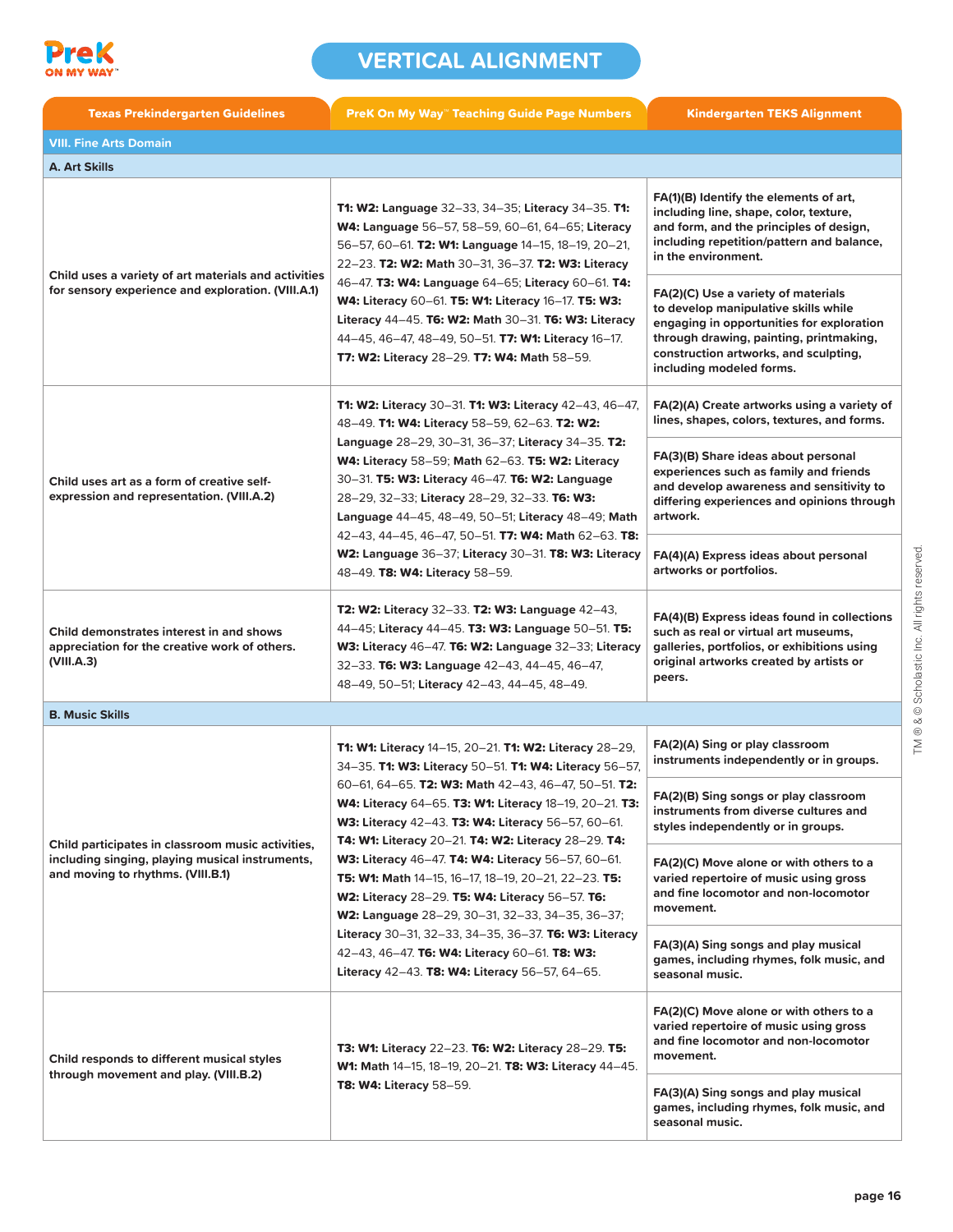

| <b>Texas Prekindergarten Guidelines</b>                                                                                              | <b>PreK On My Way™ Teaching Guide Page Numbers</b>                                                                                                                                                                                                                                                                                                                                                                                                                                                                                                                                                                                      | <b>Kindergarten TEKS Alignment</b>                                                                                                                                 |
|--------------------------------------------------------------------------------------------------------------------------------------|-----------------------------------------------------------------------------------------------------------------------------------------------------------------------------------------------------------------------------------------------------------------------------------------------------------------------------------------------------------------------------------------------------------------------------------------------------------------------------------------------------------------------------------------------------------------------------------------------------------------------------------------|--------------------------------------------------------------------------------------------------------------------------------------------------------------------|
| <b>C. Dramatic Expression Skills</b>                                                                                                 |                                                                                                                                                                                                                                                                                                                                                                                                                                                                                                                                                                                                                                         |                                                                                                                                                                    |
|                                                                                                                                      | <b>T1: W1: Literacy</b> 20-21, 22-23. <b>T1: W2: Literacy</b> 34-35,<br>36-37. T1: W3: Literacy 46-47, 48-49, 50-51. T1: W4:<br>Language 58-59, 62-63; Literacy 58-59, 62-63,<br>64–65. T2: W1: Language 16–17; Literacy 16–17, 22–23.<br><b>T2: W2: Language 32–33, 36–37; Literacy 32–33.</b><br>T2: W3: Language 46-47, 48-49, 50-51; Literacy<br>46-47, 48-49. T2: W4: Language 64-65. T3: W1:<br>Literacy 22–23. T3: W2: Language 32–33, 36–37. T3:<br><b>W3: Literacy 44–45, 50–51. T3: W4: Literacy 62–63,</b><br>64–65. T4: W1: Language 20–21, 22–23; Literacy                                                                 | FA(1)(A) Develop self-awareness through<br>dramatic play.                                                                                                          |
|                                                                                                                                      |                                                                                                                                                                                                                                                                                                                                                                                                                                                                                                                                                                                                                                         | FA(2)(B) Assume roles through imitation<br>and recreation.                                                                                                         |
|                                                                                                                                      |                                                                                                                                                                                                                                                                                                                                                                                                                                                                                                                                                                                                                                         | FA(2)(C) Identify the characteristics of<br>dramatic play.                                                                                                         |
|                                                                                                                                      |                                                                                                                                                                                                                                                                                                                                                                                                                                                                                                                                                                                                                                         | FA(2)(D) Participate in dramatic play.                                                                                                                             |
| Child creates or recreates stories, moods, or<br>experiences through dramatic representations.                                       | 20-21, 22-23. T4: W2: Language 36-37; Literacy<br>30-31, 32-33, 34-35, 36-37. <b>T4: W3: Literacy</b> 50-51.                                                                                                                                                                                                                                                                                                                                                                                                                                                                                                                            | FA(3)(C) Rehearse dramatic play.                                                                                                                                   |
| (VIII.C.1)                                                                                                                           | T4: W4: Literacy 64-65. T5: W1: Literacy 22-23. T5:<br><b>W2: Literacy</b> 28–29, 34–35, 36–37. <b>T5: W3: Literacy</b><br>48-49, 50-51. T5: W4: Language 58-59; Literacy 64-<br>65. T6: W1: Language 14–15, 22–23; Literacy 14–15,<br>20-21, 22-23; Math 20-21. T6: W2: Language 28-29;<br>Literacy 28-29, 36-37. T6: W3: Literacy 50-51. T6:<br><b>W4: Literacy 64–65. T7: W1: Literacy 20–21, 22–23.</b><br><b>T7: W2: Literacy 34–35, 36–37. T7: W4: Literacy</b><br>64–65. T8: W2: Language 36–37; Literacy 36–37. T8:<br>W3: Literacy 44-45, 46-47, 50-51. T8: W4: Language<br>62-63, 64-65; Literacy 58-59, 60-61, 62-63, 64-65. | FA(3)(D) Cooperate with others in<br>dramatic play.                                                                                                                |
|                                                                                                                                      |                                                                                                                                                                                                                                                                                                                                                                                                                                                                                                                                                                                                                                         | FA(4)(A) Rehearse and perform real and<br>imaginative situations of family cultures of<br>students in the class.                                                   |
|                                                                                                                                      |                                                                                                                                                                                                                                                                                                                                                                                                                                                                                                                                                                                                                                         | FA(4)(B) Rehearse and perform stories<br>from American history.                                                                                                    |
| <b>IX. Physical Development Skills</b>                                                                                               |                                                                                                                                                                                                                                                                                                                                                                                                                                                                                                                                                                                                                                         |                                                                                                                                                                    |
| <b>A. Gross Motor Development Skills</b>                                                                                             |                                                                                                                                                                                                                                                                                                                                                                                                                                                                                                                                                                                                                                         |                                                                                                                                                                    |
| <b>Child demonstrates coordination and balance</b><br>in isolation (may not yet coordinate consistently<br>with a partner). (IX.A.1) | T2: W1: Language 16-17, 20-21; Literacy 16-17. T2: W2:<br>Language 34-35. T5: W3: Language 42-43, 44-45;<br>Literacy 44-45. T5: W4: Language 62-63, 64-65. T8:<br>W2: Language 34-35; Literacy 32-33, 34-35, 36-37.                                                                                                                                                                                                                                                                                                                                                                                                                     | PE(1)(A) Travel in different ways in a large<br>group without bumping into others or<br>falling.                                                                   |
|                                                                                                                                      |                                                                                                                                                                                                                                                                                                                                                                                                                                                                                                                                                                                                                                         | PE(1)(B) Demonstrate clear contrasts<br>between slow and fast movement when<br>traveling.                                                                          |
|                                                                                                                                      |                                                                                                                                                                                                                                                                                                                                                                                                                                                                                                                                                                                                                                         | PE(1)(D) Maintain balance while bearing<br>weight on a variety of body parts.                                                                                      |
|                                                                                                                                      |                                                                                                                                                                                                                                                                                                                                                                                                                                                                                                                                                                                                                                         | PE(1)(E) Walk forward and sideways the<br>length of a beam without falling.                                                                                        |
| Child coordinates sequence of movements to<br>perform tasks. (IX.A.2)                                                                | T1: W1: Literacy 16-17. T1: W2: Literacy 32-33; Math<br>14-15, 18-19, 20-21, 22-23. T2: W4: Language<br>58-59; Literacy 58-59. T3: W1: Math 18-19. T3: W4:<br>Language 58-59; Literacy 58-59. T4: W1: Literacy<br>18-19. T4: W4: Literacy 62-63. T5: W1: Language 14-<br>15, 18-19, 20-21, 22-23; Literacy 14-15, 20-21; Math<br>16-17, 20-21. T5: W4: Math 56-57, 58-59, 64-65. T6:<br>W2: Language 28-29; Literacy 28-29, 30-31; Math<br>28-29, 36-37. T7: W1: Language 16-17; Literacy 16-17.<br>T8: W3: Language 46-47, 48-49, 50-51. T8: W4:<br>Literacy 56-57.                                                                    | PE(1)(C) Demonstrate non-locomotor (axial)<br>movements such as bend and stretch.                                                                                  |
|                                                                                                                                      |                                                                                                                                                                                                                                                                                                                                                                                                                                                                                                                                                                                                                                         | PE(1)(F) Demonstrate a variety of<br>relationships such as under, over, behind,<br>next to, through, right, left, up, down,<br>forward, backward, and in front of. |
|                                                                                                                                      |                                                                                                                                                                                                                                                                                                                                                                                                                                                                                                                                                                                                                                         | PE(1)(H) Toss a ball and catch it before it<br>bounces twice.                                                                                                      |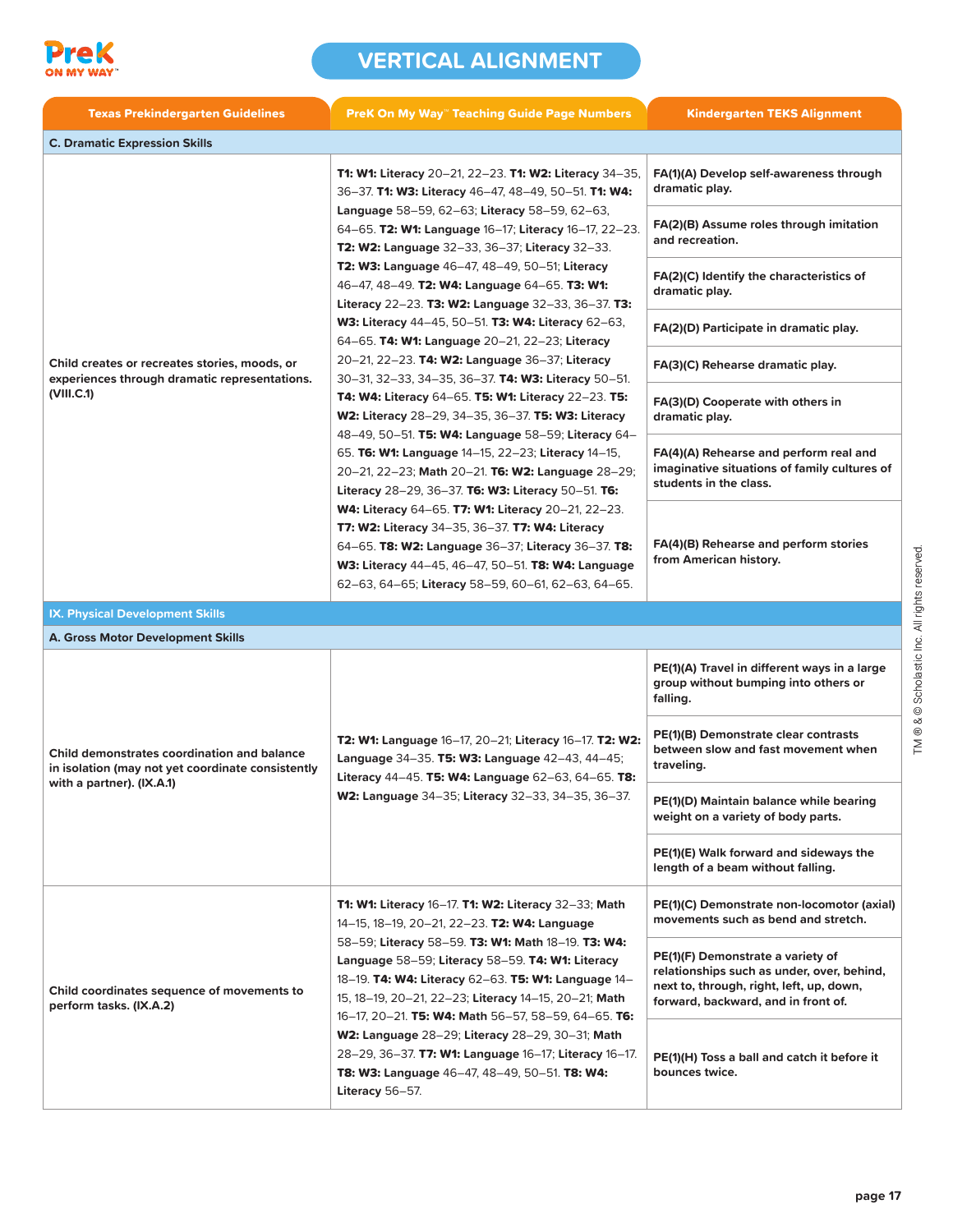

| <b>Texas Prekindergarten Guidelines</b>                     | <b>PreK On My Way" Teaching Guide Page Numbers</b>                                                                                                                              | <b>Kindergarten TEKS Alignment</b>                                                                                                                                                                   |
|-------------------------------------------------------------|---------------------------------------------------------------------------------------------------------------------------------------------------------------------------------|------------------------------------------------------------------------------------------------------------------------------------------------------------------------------------------------------|
| <b>C. Personal Safety and Health Skills</b>                 |                                                                                                                                                                                 |                                                                                                                                                                                                      |
| Child practices good habits of personal safety.<br>(IX.C.1) | <b>T4: W2: Language 30–31. T5: W3: Language 44–45.</b><br>T5: W4: Language 56-57, 60-61, 62-63; Literacy<br>56-57, 58-59, 60-61, 62-63. T8: W2: Language<br>$30 - 31, 34 - 35.$ | PE(5)(A) Use equipment and space<br>properly.<br>PE(5)(B) Know and apply safety practices<br>associated with physical activity such as<br>not pushing in line and drinking water<br>during activity. |
|                                                             |                                                                                                                                                                                 | PE(5)(C) Explain how proper shoes and<br>clothing promotes safe play and prevent<br>injury.                                                                                                          |
|                                                             |                                                                                                                                                                                 | PE(5)(D) Explain appropriate water safety<br>rules such as never swim alone, never<br>run around pools, look before you jump,<br>enter feet first, and know the role of the<br>lifeguard.            |
|                                                             |                                                                                                                                                                                 | HE(2)(E) Practice safety rules during<br>physical activity such as water safety and<br>bike safety.                                                                                                  |
|                                                             |                                                                                                                                                                                 | HE(2)(A) Identify the purpose of protective<br>equipment such as a seat belt and a<br>bicycle helmet.                                                                                                |
|                                                             |                                                                                                                                                                                 | PE(5)(E) Explain appropriate reactions<br>during emergencies in physical activities.                                                                                                                 |
|                                                             |                                                                                                                                                                                 | HE(2)(G) Demonstrate procedures for<br>responding to emergencies including<br>dialing 911.                                                                                                           |
|                                                             |                                                                                                                                                                                 | HE(2)(B) Identify safe and unsafe places to<br>play such as a back yard and a street.                                                                                                                |
|                                                             |                                                                                                                                                                                 | HE(2)(D) Identify ways to avoid harming<br>oneself or another person.                                                                                                                                |
|                                                             |                                                                                                                                                                                 | HE(2)(H) Name objects that may be<br>dangerous such as knives, scissors, and<br>screwdrivers and tell how they can be<br>harmful.                                                                    |
|                                                             |                                                                                                                                                                                 | HE(2)(F) Identify how to get help from a<br>parent and/or trusted adult when made to<br>feel uncomfortable or unsafe by another<br>person/adult.                                                     |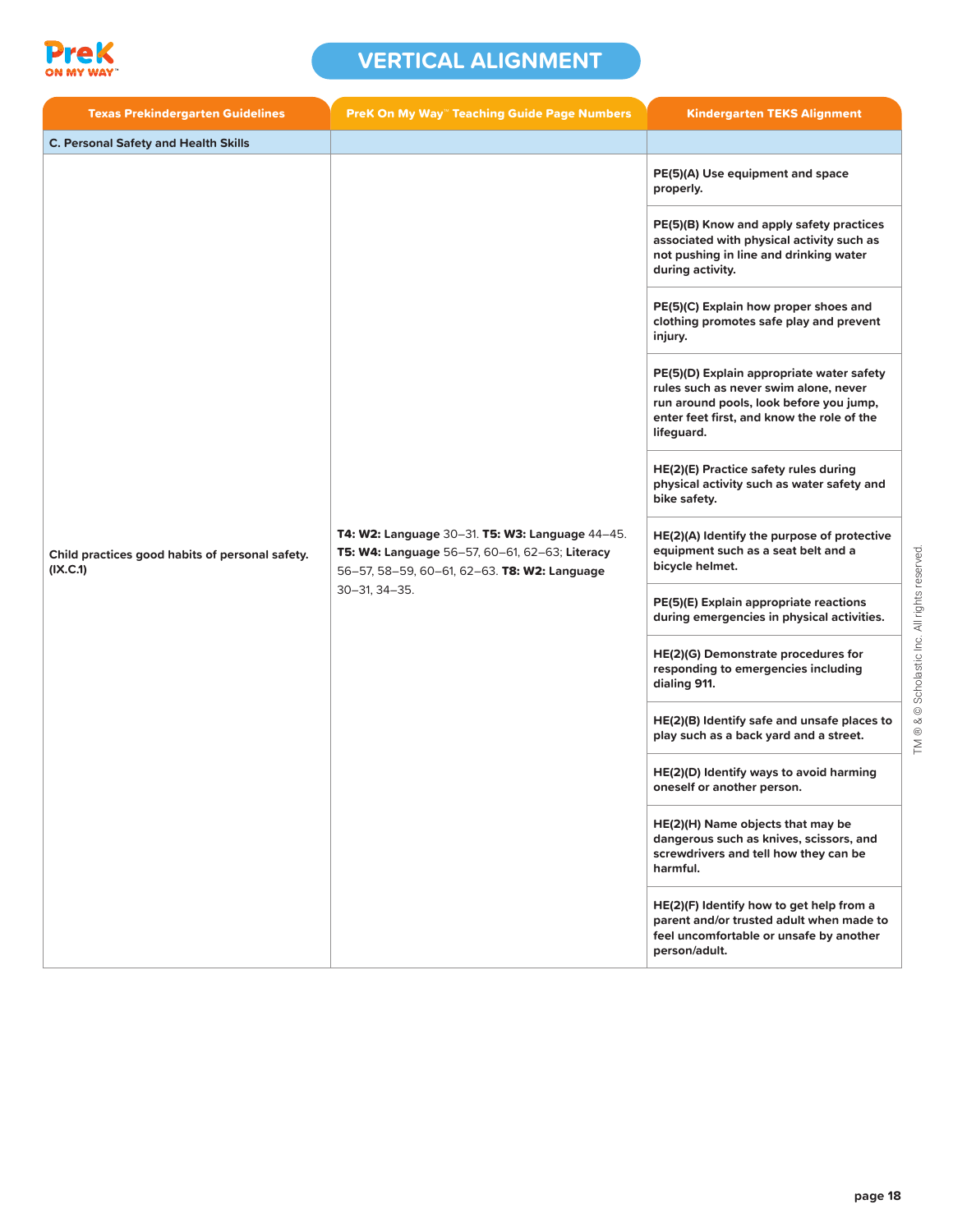

| <b>Texas Prekindergarten Guidelines</b>                             | <b>PreK On My Way™ Teaching Guide Page Numbers</b>                                                                                                                                 | <b>Kindergarten TEKS Alignment</b>                                                                                                                                                                                                                                         |
|---------------------------------------------------------------------|------------------------------------------------------------------------------------------------------------------------------------------------------------------------------------|----------------------------------------------------------------------------------------------------------------------------------------------------------------------------------------------------------------------------------------------------------------------------|
|                                                                     | T5: W1: Language 16-17. T5: W3: Language 42-43,<br>46-47, 48-49; Literacy 42-43, 44-45, 46-47, 48-49,<br>50-51; Math 42-43, 46-47, 48-49.                                          | PE(2)(A) Identify selected body parts such<br>as head, back, chest, waist, hips, arms,<br>elbows, wrists, hands, fingers, legs, knees,<br>ankles, feet, and toes.                                                                                                          |
|                                                                     |                                                                                                                                                                                    | <b>HE(4) Health information. The student</b><br>knows the basic structures and functions<br>of the human body and how they relate to<br>personal health. The student is expected<br>to name major body parts and their<br>functions.                                       |
| Child practices good habits of personal health                      |                                                                                                                                                                                    | PE(4)(C) State that rest and sleep are<br>important in caring for the body.                                                                                                                                                                                                |
| and hygiene. (IX.C.2)                                               |                                                                                                                                                                                    | <b>HE(1) Health behaviors. The student</b><br>recognizes that personal health decisions<br>and behaviors affect health throughout<br>life. The student is expected to:                                                                                                     |
|                                                                     |                                                                                                                                                                                    | HE(1)(A) Identify and practice personal<br>health habits that help individuals stay<br>healthy such as a proper amount of sleep<br>and clean hands.                                                                                                                        |
|                                                                     |                                                                                                                                                                                    | HE(6)(C) Explain practices used to control<br>the spread of germs such as washing<br>hands.                                                                                                                                                                                |
| Child identifies good habits of nutrition and<br>exercise. (IX.C.3) | T1: W4: Literacy 56-57. T4: W2: Language 34-35. T5:<br>W2: Literacy 34-35. T5: W4: Math 62-63, 64-65. T6:<br>W1: Literacy 14-15, 18-19. T8: W2: Language 34-35;<br>Literacy 34-35. | PE(3)(A) Describe and select physical<br>activities that provide opportunities for<br>enjoyment and challenge.                                                                                                                                                             |
|                                                                     |                                                                                                                                                                                    | PE(3)(B) Participate in moderate to<br>vigorous physical activities on a daily basis<br>that cause increased heart rate, breathing<br>rate, and perspiration.                                                                                                              |
|                                                                     |                                                                                                                                                                                    | PE(3)(C) Participate in appropriate<br>exercises for flexibility in shoulders, legs,<br>and trunk.                                                                                                                                                                         |
|                                                                     |                                                                                                                                                                                    | PE(3)(D) Lift and support his/her own<br>weight in selected activities that develop<br>muscular strength and endurance of the<br>arms, shoulders, abdomen, back, and legs<br>such as hanging, hopping, and jumping.                                                        |
|                                                                     |                                                                                                                                                                                    | <b>HE(1) Health behaviors. The student</b><br>recognizes that personal health decisions<br>and behaviors affect health throughout<br>life. The student is expected to Identify<br>types of foods that help the body grow<br>such as healthy breakfast foods and<br>snacks. |
|                                                                     |                                                                                                                                                                                    | HE(2) Health behaviors. The student<br>understands that behaviors result in health<br>or unhealthy conditions throughout the life<br>span. The student is expected to n ame the<br>harmful effects of tobacco, alcohol, and<br>other drugs.                                |
|                                                                     |                                                                                                                                                                                    | HE(3)(B) Plan a healthy meal and/or snack.                                                                                                                                                                                                                                 |